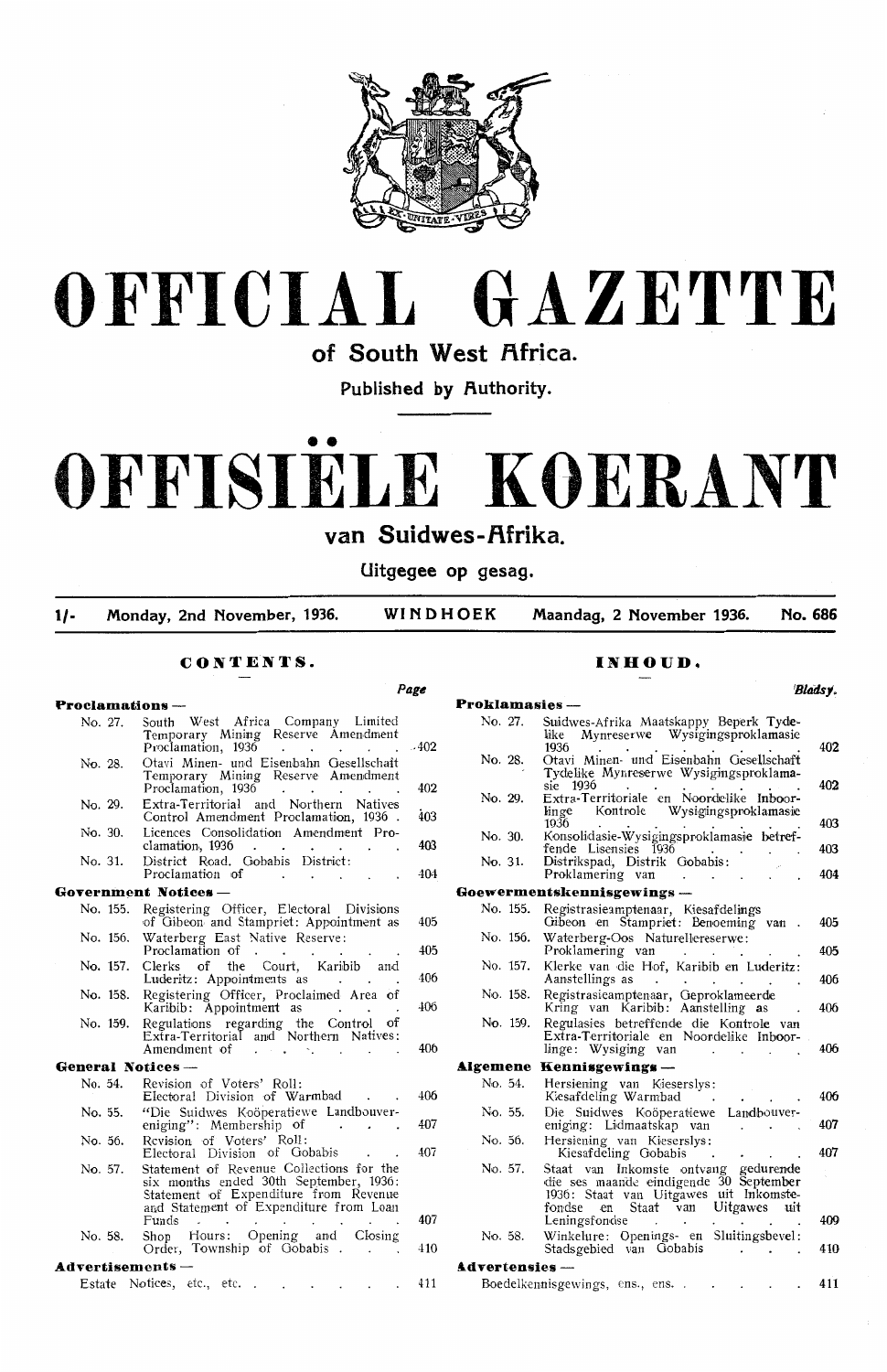# **PROCLAMATIONS**

# By HIS HONOUR DAVID GIDEON CONRADIE, ADMINISTRATOR OF SOUTH WEST AFRICA

# No. 27 of 1936.]

WHEREAS it is expedient further to amend Proclamation of the Administrator of South West Africa dated the seventeenth day of November, 1920, and entitled the South West Africa Company Limited Temporary Mining Reserve Proclamation, 1920;

NOW THEREFORE, under and by virtue of the powers<br>in me vested, I do hereby proclaim, declare and make known in me vested, I do hereby proclaim, declare and mak**e** known<br>as follows:—

1. Section *one* of the South West Africa, Company Limited Temporary Mining Reserve Proclamation, 1920 (Proclamation No. 62 of 1920), as amended by the South West Africa Company Limited Temporary Mining Reserve Amendment Proclamation, 1921 (Proclamation No. 20 of 1921),<br>the South West Africa Company Limited Temporary Mining<br>Reserve Further Amendment Proclamation, 1923 (Proclamation No. 32 of 1923), the South West Africa Company Limited Temporary Mining Reserve Amendment Proclamation, 1925 (Proclamation No. 22 of 1925), the South West Africa Company Limited Temporary Mining Reserve Amend-<br>ment Proclamation, 1926 (Proclamation No. 14 of 1926),<br>•the South West Africa Company Limited Temporary Mining Reserve Amendment Proclamation, 1931 (Proclamation No.  $57$  of  $-1931$ ), and the South West Africa Company Limited Temporary Mining Reserve Amendment Proclamation, 1934<br>A Proclamation No. 28 of 1934), is hereby further amended<br>by the deletion of the words "sixteen years" occurring therein and the substitution therefor of the words "twenty-one ,years"; provided that in case of any prospecting claim pegged within the period 17th November, 1936, to 16th November, 1938 (both dates inclusive), fees in respect there-<br>"Of shall be due and payable as from the 17th November, 1936; provided further that the operation of the provisions of the Ordinance of the Imperial Chancellor relating to the l,evy of a tax on special mining rights in the German South ·West African Pmtedorate, of th'e 10th April, 1913, is hereby expressly excluded as regards the rights eonceded under this Proclamation.

2. This Proclamation may be cited for all purposes as the "South West Africa Company Limited Temporary Mining Reserve Amendment Proclamation, 1936", and shall be read as one with the South West Africa Company Limited Tem-<br>porary Mining Reserve Proclamation, 1920 (Proclamation No. 62 of 1920), amended as set forth<sup>i</sup> in Section one hereof.

# GOD SAVE THE KING.

Given under my hand and seal at Windhoek this 15th day of October, 1936,

D. 0. CONRADIE,

*Administrator.* 

# No. 28 of 1936.]

WHEREAS it is expedient further to amend Proclama tion of the Administrator of South West Africa dated the seventeenth day of November, 1920, and entitled the Otavi Minen- und Eisenbahn Gesellschaft Temporary Mining Reserve Proclamation, 1920;

NOW THEREFORE, urnder and by virtue of the powers in me vested, I do hereby proclaim, declare and make known as follows:-

# **PROKLAMASIES**

# VAN SY EDELE DAVID GIDEON CONRADIE, ADMINISTRATEUR VAN SUIDWES-AFRIKA.

No. 27 van 1936.]

NADEMAAL dit wenslik is om die Proklamasie van die Administrateur van Suidwes-Afrika van die sewentiende dag<br>- van November 1920, getitel die "Zuid-West Afrika Kompanjië Beperkt Tijdelike Mijn Reserve Proklamatie 1920'', verder<br>te wysig;

SO IS DIT dat ek, ingevolge en kragtens die bevoegdheid my verleen, hierby proklameer, verklaar en bekend maak, as volg:-

1. Artikel *een* van die "Zuid-West Afrika Kompanjie Beperkt Tijdelike Mijn Reserve Proklamatie 1920" (Proklamasie No. 62 van 1920), soos gewysig by die "Zuid-West Afrika Kompanjie Beperkt Tijdelike Mijn Reserve Wijzigings<br>Proklamatie 1921'' (Proklamasie No. 20 van 1921), die "Zuidwest Afrika Maatschappij Beperkt Tijdelike Mijnreserve Verdere Wijzigings Proklamatie 1923'' (Proklamasi Mijnreserve Wijzigings-Proklamatie 1925" (Proklamasie No. 22 van 1925), die Suidwes-Afrika Maatskappy Beperk Tyde-<br>like Myn Reserve-Wysigings Proklamasie 1926 (Proklamasie<br>No. 14 van 1926), die Suidwes-Afrika Maatskappy Beperk Tydelike Mynreserwe Wysigingsproklamasie 1931 (Proklamasie No. 57 van 1931), en soos verder gewysig by die Suidwes-Afrika Maatskappy Beperk Tydelike Mynreserwe Wysi-<br>gingsproklamasie 1934 (Proklamasie No. 28 van 1934), word hiermee verder gewysig deur die skrapping van die woorde "sestien jare" wat daarin voorkom en die vervanging daar- van deur die woorde "een- en-twintig jare"; met dien verstande dat ingeval enige prospekteer kleim afgesteek is binne die tydperk van 17 November, 1936, tot 16 November, 1938, (beide datums ingeslote), fooie in verband daarmee skuldig<br>en betaalbaar sal wees vanaf die 17de November 1936; met<br>en betaalbaar sal wees vanaf die 17de November 1936; dien verstande verder dat, wat die regte toegestaan onder<br>'hierdie Proklamasie betref, die werking van die bepalings<br>van die Ordonnansie van die Keiserlike Kanselier van die 10de April, 1913, aangaande die heffing van 'n belasting op spesiale mynregte in die Duits Suidwes Afrikaanse Protektoraat, hierdeur uitdruklik uitgesluit word.

2. Hierdie Proklamasie kan vir alle doeleindes aangehaal word as die "Suidwes-Afrika Maatskappy Beperk Tydelike Mynreserwe Wysigingsproklamasie 1936", en sal as een gelees word met die "Zuid-West Afrika Kompanjie Beperkt Tijdelike Mijn Reserve Wijzigings Proklamatie 1920", gewysig soos uiteengesit in Artikel *een* hiervan.

# GOD BEHOEDE DIE KONING.

Oegee onder my hand en see!. te Windhoek hierdie 15de dag van Oktober 1936.

> D. G. CONRADIE, *Administrateur.*

# No. 28 van 1936. l

NADEMAAL dit wenslik is om die Proklamasie van die Administrateur van Suidwes-Afrika van die sewentiende dag<br>van November, 1920, getitel die "Otavi Minen- und Eisenbahn<br>.Gesellschaft Tijdelike Mijn Reserve Proklamatie, 1920," verder te' wysig;

SO IS DIT dat ek, ingevolge en kragtens die bevoegd heid my verleen, hierby proklameer, verklaar en bekend maak, as volg:—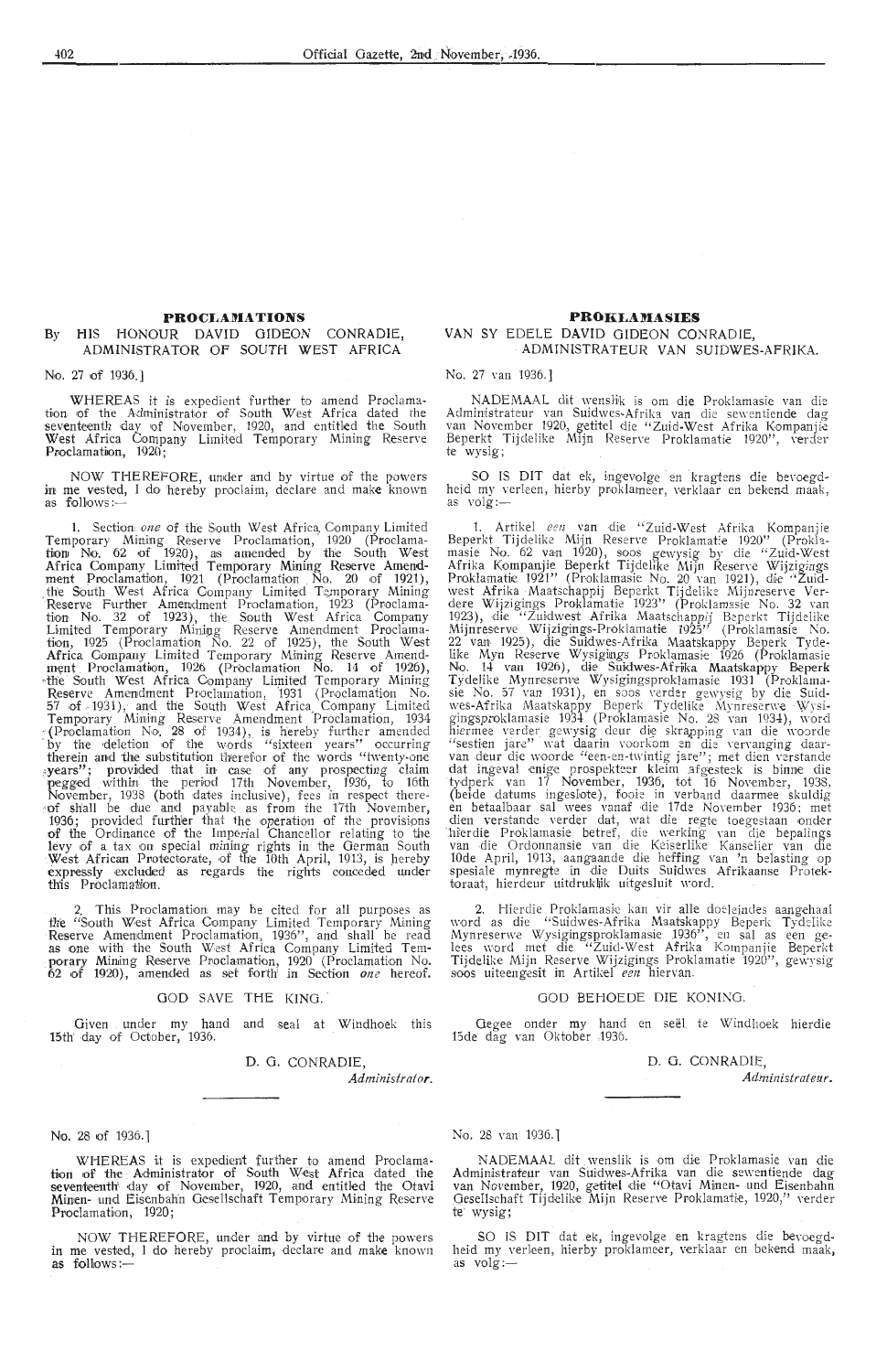1. Section one of the Otavi Minen- und Eisenbahn Gesellschaft Temporary Mining Reserve Proclamation, 1920 (Proclamation No. 61 of 1920), as amended by the Otavi Minenund Eisenbahn Gesellschaft Temporary Mining Reserve Amendment Proclamation, 1921 (Proclamation No. 39 of 1921), the Otavi Minen- und Eisenbahn Gesellschaft Temporary Mining Reserve further Amendment Proclamation, 1923 (Proclamation No. 39 of 1923), the Otavi Minen- und Eisenbahn Gesellschaft Temporary Mining Reserve Amendment Proclamation, 1925 (Proclamation No. 21 of 1925), the Otavi Minenund Eisenbahn Gesellschaft Temporary Mining Reserve Amendment Proclamation, 1926 (Proclamation No. 15 of 1926), the Otavi Minen- und Eisenbahn Gesellschaft Temporary Mining Reserve Amendment Proclamation, 1931 (Proclamation No. 56 of 1931), and as further amended by the Otavi Minen- 1md Eisenbahn Oesellschaft Temporary Minii7g Reserve Amendment Proclamation, 1934 (Pro-clamation No. 29 of 1934), is hereby further amended by the de1etion of the words "sixteen years" occurring therein and the substitution therefor of the words "twentv-one years"; provided that in case of any prospecting claim pegged within the period 17th November, 1936, to 16th November, 1938 (both dates inclusive), fees in respect thereof shall be due and payable as from the 17th November, 1936; provided further that the operation of the provisions of the Ordinance of the Imperial Chancellor relating to .the levy of a tax on, special mining rights in the German South West African Protectorate, of the 10th April, 1913, is hereby expressly excluded as regards the rights conceded under this Proclamation.

2. This Proclamation may be cited for all purposes as the ''Otavi Minen- und Eisenbahn Gesellschaft Temporary Mining Reserve Amendment Proclamation, 1936", and shall be read as one with the Otavi Minen- und Eisenbahn Oesellschaft Temporary Mining Reserve Proclamation, 1920 (Proclamation No. 61 of 1920), amended as set forth in Section *one* hereof.

# GOD SAVE THE KING.

Given under my hand and seal at Windhoek this 15th day of October, 1936.

> D. 0. CONRADIE, *Administrator.*

No. 29 of 1936.]

WHEREAS it is desirable to amend the law relating to control of natives who have entered the portion of the the control of natives who have entered the portion of the Territory which is situated south of the Police Zone;

NOW THEREFORE, under and by virtue of the powers in me vested, I do hereby proclaim, declare and make known as follows:-

1. Section *eight* of the Extra-territorial and Northern Natives Control Proclamation, 1935 (Proclamation No. 29 of 1935), is hereby amended by the insertion of the words "or was originally domiciled" after the word "domiciled" where it occurs therein.

2. This Proclamation may be cited for all purposes as the Extra-Territorial and Northern Natives Control Amendment Proclamation, 1936.

# GOD SAVE THE KING.

Given under my hand and seal at Windhoek this 28th day of October, 1936.

D. 0. CONRADIE, *Administrator.* 

 $kee$ ded by<br>No. 30 of 1936.]  $Rct$   $10$  | 95

**WHEREAS** it is desirable to amend the to the licensing of trades and occupations;

NOW THEREFORE, under and by virtue of the powers SO IS DIT dat ek, ingevolge en kragtens die bevoegd-<br>in me vested, I do hereby proclaim, declare and make known hede my verleen, hiermee proklameer, verklaar en as volg<br>beke

"' 1. In this Proclamation the expression "the principal law" shall mean the Licences ConsoHdati,on Ordinance, 1935 (Ordinance No. 13 of 1935), as amended by the Licences Consolidation Amendment Ordinance, 1936 (Ordinance No. 1 of 1936).

Artikel een van die "Otavi Minen- und Eisenbahn Gesellschaft Tijdelike Mijn Reserve Proklamatie 1920", (Proklamasie No. 61 -varn 1920), soos. gewysig by die "Otavi Minen- und Eisenbahn Gesellschaft Tijdelike Mijn Reserv**e** Wijziging Proklâmatie 1921", (Proklamasie No. 39 van 1921), die "Otavi Minen- und Eisenbahn Oesellschaft Tijdehke **Mijn**reserve Proklamatie Verdere Wijzigingsproklamatie 1923, (Proklamasie No. 39 van 1923), die "Otavi Minen- und Eisenbah'n Gesellschaft Tijdelike Mijn Reserve Wijzigings-Proklamatie 1925", (Proklamasie No. 21 van .1925), die Otavi Minen- und Eisenbahn Gesellschaft Tydelike Myn Reserwe Wysigings Proklamasie 1926 (Proklamasie No; 15 van 1926), die Otavi Minen- und Eisenbahn Gesellschaft Tydelike Mynreserw**e** Wysigingsproklamasie 1931 .(Proklamasie No. 56 van 1931)**,**<br>en soos verder gewysig by die Otavi Minen- und Eisenbah**n** Gesellschaft Tydelike Myn Reserwe Wysigingsproklamasie 1934 (Proklamasie No. 29 van 1934), word hiermee verder gewysig deur die skrapping van die woo**rde** "sestien jare" wat daarin voorkom en die vervanging d**aar-**<br>van deur die woorde "een-en-twintig jare"; met dien verstande dat ingeval enige prospekteer kleim afgesteek is binne die tydperk van 17 November, 1936, tot 16 November, 1938, (beide datums ingeslote), fooie in verband daarmee skuldig<br>en betaalbaar sal wees vanaf die 17de November 1936; m**et** dien verstande verder dat, wat die regte toegestaan onder hierdie Proklamasie betref, die werking van die bepali**ngs**<br>van die Ordonnansie van die Keiserlike Kanselier van di**e** 10de April, 1913, aangaande die heffing van 'n belasting o**p** spesiale mynregte in die Duits Suidwes Afrikaanse Protektoraat, hierdeur uitdrukLik uitgesluit word.

2. Hierdie Proklamasie kan vir alle doeleindes aangehaal word as die "Otavi Minen- und Eisenbahn Gesellschaft Tydelike Mynreserwe Wysigingsproklamasie 1936, en sal as e**en**<br>gelees word met die "Otavi Minen- und Eisenbahn G**e**sellschaft Tydelike - Myn Reserve Proklamatie 1920'', g**e**wys**ig**<br>soos uiteengesit in Artikel *een* hiervan.

# GOD BEHOEDE DIE KONING.

Gegee onder my hand en seël te Windhoek hierdie 15de dag van Oktober 1936.

**D. 0. CONRADIE,** 

*Administrateur* 

No, 29 van 1936.]

NADEMAAL dit wenslik is om die wet met betrekking tot die kontrole van inboorlinge wat die deel van die Gebied binnegekom het wat suidelik van die Polisiesone geleë is, te wysig;

SO IS DIT dat ek, ingevolge en kragtens die bevoegd-<br>hede my verleen, hiermee proklameer, verklaar en .as volg nede my verleen,<br>bekendmaak:—

1. Artikel agt van die Extra-Territoriale en Noordelike Inboorlinge Kontrole Proklamasie, 1935 (Proklamasie No.29)<br>van 1935), word hiermee gewysig deur die woorde "of oorspronklik gedomisilieer was" na die woorde "gedomisilieer is" in te voeg, waar hulle daarin voorkom.

2. Hierdie Proklamasie kan vir alle doeleindes aangehaal word as die Extra-Territoriale en Noordelike Inboorlinge Kontrole Wysigingsproklamasie 1936.

# GOD BEHOEDE DIE KONING.

Gegee onder my hand en seël te Windhoek hierdie 28ste dag van Oktober 1936.

**D.** 0. **CONRADIE,** 

**Administrateur.** 

 $\searrow$  .

NADEMAAL dit wenslik is om dje wet met betrekking tot die lisensieverlening aan handel en bedrywe te wysig;

1. In hierdie Proklamasie beteken die uitdrukking "die hoofwet"\die Konsolidasie-Ordonnansie betreffende Lisensies 1935 (Ordonnansie No. 13 van 1935), soos gewysig deur die Konsolidasie-Wysigingsordonnansie betreffende Lisensies 1936 (Ordonnansie No. 1 van 1936).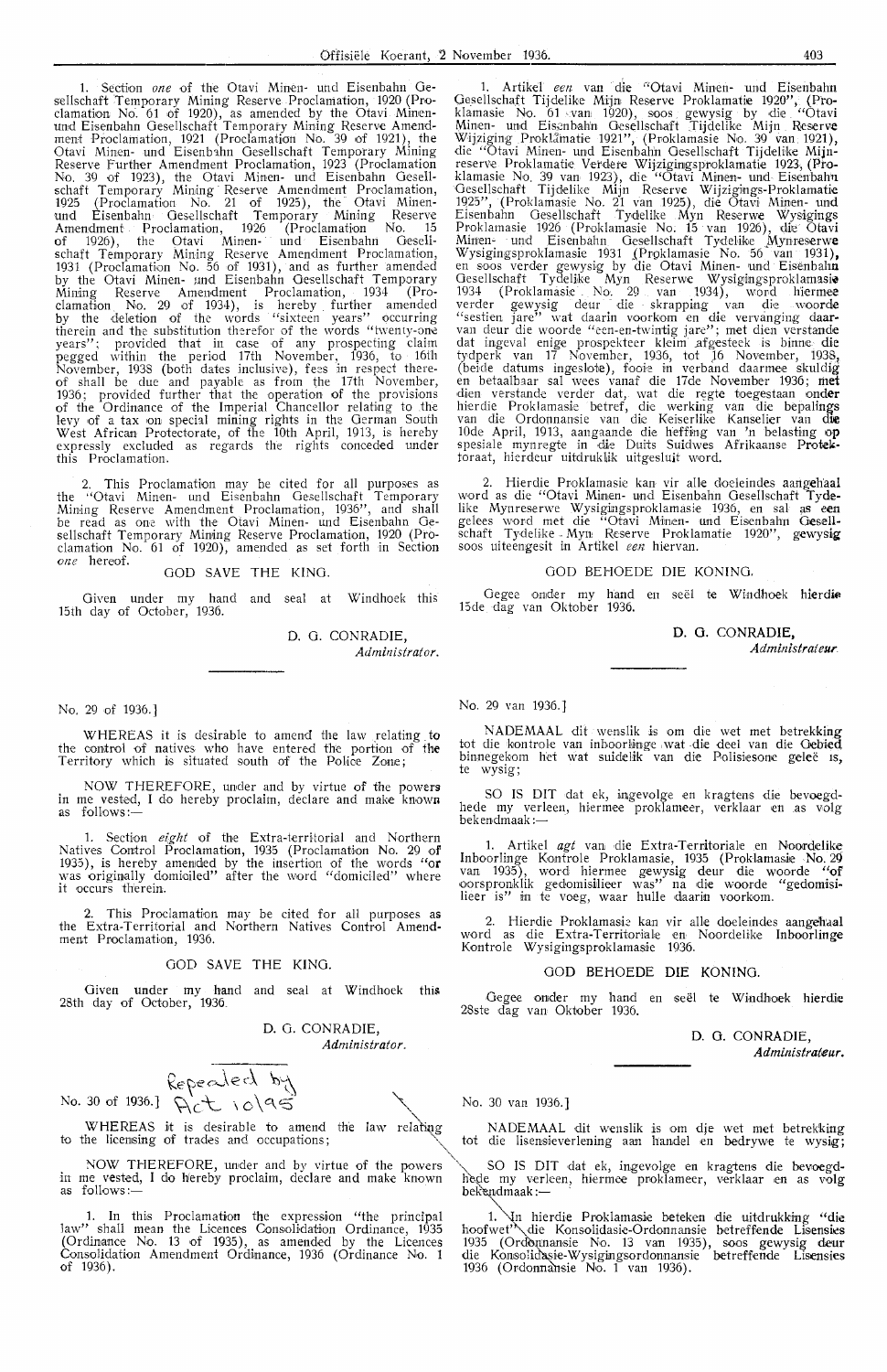- **2. Section** *nine* of the principal law is hereby amended
- (1) by the deletion of the words "or removal" where they occur in sub-sections (1) and (2) thereof respect-<br>ively; and by the deletion of the words "transfer or<br>removal" where they occur in sub-section (4) thereof;
- (2) by the addition of the following proviso at the end of sub-section  $(1)$  thereof:-

"Provided that in the discretion of the Magistrate concerned, a special sitting of the Court may be held at any time, on written application being made there-<br>for to such Magistrate, and on payment of\ a penalty<br>as provided in sub-section (2) in respect \ of late applications.

And provided further that where application is made for such special session in order to obtain a new licence in terms of section *sixteen*, no penalty shall be charged."  $\blacksquare$ 

3. Section *seventeen* of the principal law is hereby amended -

- (b) by the deletion of the words "Licensing Court, on proof that such trade or occupation has in fact been discontinued at the place for which such licence was  $\setminus$ granted" occurring therein and the substitution therefor  $\setminus$  of the words "magistrate of the said district";
- (2) by the deletion of the word "nine" where it occurs in the penultimate line thereof, and the substitution therefor of the word "ten".

4. This Proclamation may be cited for all purposes as the Licences Consolidation Amendment Proclamation, 1936.

GOD SAVE THE KING,

Given under my hand and seal at Windhoek this 28th day of October, 1936.

D. 0. CONRADIE,

*Administrator.* 

# **No.** 31 of 1936.]

UNDER and by virtue of the powers in me vested by section *four* of the Roads and Outspans Ordinance, 1927 (Ordinance No. 15 of 1927), as amended by the Roads and Outspans Ordinance Amendment Ordinance, 1928 (Ordinance No. 10 of 1928), I do hereby declare that the road in the district of Gobabis, described in the Schedule hereto shall be a district road.

# GOD SAVE THE KING.

Given under my hand and seal at Windhoek this 31st day of October, 1936.

**D.** 0. CONRADIE,

# *Admk1istrator.*

### **SCHEDULE**

No. 92. From a point on District Road No. 43 near to the Homestead of the farm Mundtsfarm No. 192 wester**ly** via the farm Mundtsfarm No. 192 and along an old used road on that farm and continuing via the farm Schoch No. 193, to the homestead on the lastmentioned farm.

- 2. Artikel nege van die hoofwet word hiermee gewysig
- **(1)** deur ·skrappin:g van die woorde "of verwyderiing" **waar**  hulle in subartikels (1) en (2) respektiewelik daar-<br>van voorkom; en deur skrapping van die woorde "oordrag of verwydering" waar hulle in subartikel (4) daarvan voorkom;
- (2) deur die toevoeging van die volgende voorbehouds-<br>bepaling aan die end van subartikel (1) daarvan:—

"Met dien verstande dat volgens die goeddunke<br>van die betrokke Magistraat, 'n spesiale sitting van die Hof te enige tyd gehou kan word, op skriftelike aansoek aan so 'n Magistraat gerig, en teen betaling<br>van 'n boete soos in subartikel (2) ten opsigte van<br>applikasies wat laat gemaak word, bepaal.

En met dien verstande verder dat wanneer applikasie vir oo 'n. spesiale sitting gemaak word om 'n nuwe lisensie te verkry ooreenkomstig artikel *sestien,*  geen boete geeis sal word nie."

3. Artikel *sewentien* van die hoofwet word hiermee gewysig -

- (1) deur skrapping van die woorde "Lisensiehof, nadat bewys gelewer is dat sodanige handel of bedryf inder-<br>daad op die plek waarvoor sodanige lisensie verleen is, gestaak is," wat daarin voorkom en die vervanging daarvan deur die woorde "Magistraat van die genoemde .<br>distrik";
- ·, (2) deur skrapping van die woord "nege" waar dit in die voorlaaste lyn daarvan voorkom, en die vervanging daarvan deur die woord "tien".

\I-. Hi,er,die Proklamasi·e kan vir alle doeleindes aangehaal wor,d\ as die Kon,s:olidaste-Wysigingsproklamasi,e betreff.ende Lisensies 1936.

# GOD BEHOEDE DIE KONING.

(Gegee onder my hand en 28ste dag van Oktober 1936. see! te Windhoek hierdie

> D. 0. CONRADIE, *Administrateur.*

# No. 31 *van* 1936.]

 $\overline{\mathcal{N}}$ 

INGEVOLGE en kragtens die bevoegdheid my verleen by artikel vier van die Paaie en Uitspanplekke Ordonnansie 1927 (Ordonnansie No. 15 van 1927), soos gewysig by die Paaie en Uitspanplekke Ordonnansie Wysigingsordonnansie 1928 (Ordonnansie No. 10 van 1928), verklaar ek hierby dat die pad in die distrik Gobabis, beskrywe in die Bylae hiervan, 'n distrikspad is.

## GOD BEHOEDE DIE KONING

Gegee onder my hand en seël te Windhoek hede die 3lste dag van Oktober, 1936.

D. 0. CONRADIE,

*Administrateur.* 

### BYLAE.

No. 92. Vanaf 'n punt op distrikspad No. 43 naby die woning op die plaas Mundtsfarm No. 192, weswaarts oor die plaas Mundtsfarm No. 192 en met 'n ou gebruikte pad op genoemde plaas; vandaar met hierdie pad oor die plaas Schoch No. 193, tot die woning op laasgenoemde· plaas.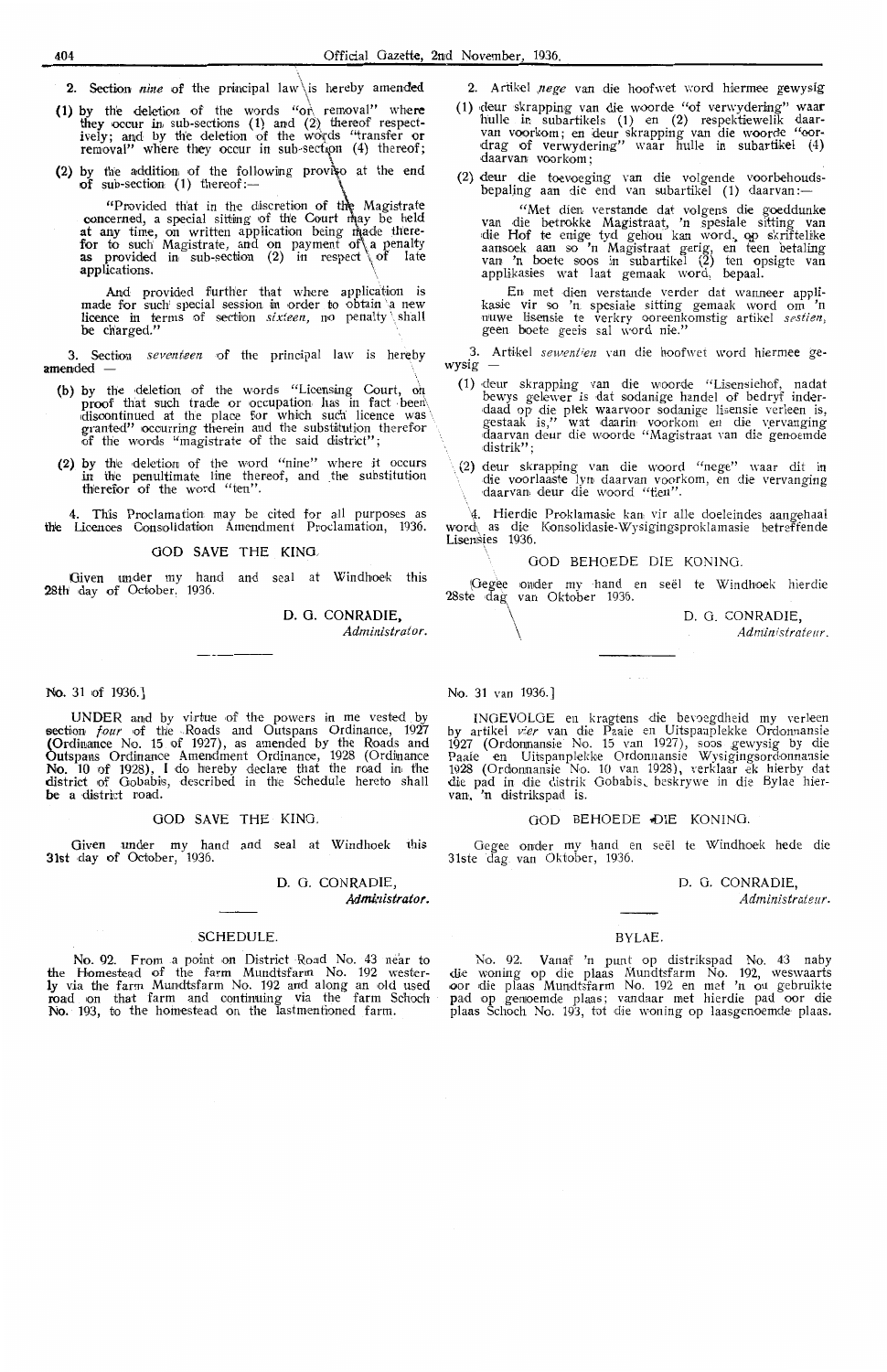# **Government Notices.**

The following Government Notices are published for general information.

> F. P. COURTNEY CLARKE Secretary for South West Africa.

Office of the Administrator, Windhoek.

No. 155.] [ 19th October, 1936.

# REGISTERING OFFICER, ELECTORAL DIVISIONS Of GIBEON AND STAMPRIET: APPOINTMENT AS.

The Administrator has been pleased, in terms of paragraph *three* of the Schedule to ,fhe South West Africa Constitution Act, 1925 (Act No. 42 of 1925), to approve of the appointment of JACOBUS JOHANNES HUGO MAL-HERBE as Registering Officer for the Electoral Divisions of Gibeon and Stampriet, in the place of Mr. D. J. Stewart who is acting as Revising Officer.

No. 156.] [19th October, 1936. No. 156.] [19 Oktober 1936

The Administrator has been pleased under and by virtue of the powers in him vested by section sixteen of the Native Administration Proclamation, 1922 (Proclamation No. 11 of 1922), to set aside under the name of the

# WATERBERG EAST NATIVE RESERVE

the area of land in the district of Otjiwarongo measuring approximately  $343,000$  hectares 'in extent and bounded as follows:-

''Commencing at \_ the eastern comer beacon of the farm "Ringklip" No. 340 in the district of Otjiwarongo, being the south-western corner beaoon of the farm "Erindi Ura" No. 345 in the district of Grootfontein on the common boundary of the Magisterial Districts of Otjiwarongo and Grootfontein, as defined in the First Schedule to Proclamation No. 40 of 1920, and proceeding south-eastwards along<br>the boundary of but excluding the farm "Erindi Ura" No.<br>345 in the district of Grootfontein to its south-eastern corner<br>beacon; thence eastwards in a straight line western corner beacon of the farm <sup>77</sup>Okatjingenge" No. 292 in the district of Otjiwanongo; thence southwards, eastwards<br>and northwards continuing along the southwards, eastwards<br>cluding the farm "Okatjingenge" No. 292 to its north-eastern<br>corner beacon on the common boundary of th Otjiwarongo and Grootfontein; thence eastwards continuing along the common boundary of the districts of Otjiwarongo and Grootfontein, defined as aforesaid, to a point of longitude approximately  $18^{\circ} 15'$  East on the said district boundary; thence southwards in a straight line to the north--western oorner beacon of the farm "Brauss Mahn & Co." No. 281 in the district of Otjiwarongo; thence south-westwards con-<br>tinuing along the boundary of but excluding the farm "Brauss Mahn & Go." No. 281 to its south-western corner beacon: thence south-eastwards and north-westwards continuing along the boundaries of and including the farm "Okozonduzu" No. 282 in the district of Otjiwarongo to its south-western corner beacon; thence westwards in a straight line to the beacon Okatjombe erected at a point south-east of and approximately 1900 metres distant from the waterhole Okatjombe situated in the Omatako Omuramba; thence north-westwards in a<br>straight line to the south-eastern corner beacon of the farm<br>"Hamakari Süd" No. 373; thence generally northwards con-<br>tinuing along the boundaries of, but excluding the

| Hamakari Süd |  | No. 373.     |
|--------------|--|--------------|
| Hamakari     |  | No. 285.     |
| Okambukonde  |  | No. 329.     |
| Middelbult   |  | No. 331.     |
| Jachtplaats  |  | No. 336,     |
| Elandsweide  |  | No. 338, and |
| Ringklip     |  | No. 340,     |
|              |  |              |

in the district of Otjiwarongo to the eastern corner beacor of the last mentioned farm, being the point of beginning

The Government Notice No. 27 dated the 5th March 1934, *is* hereby repealed.

# **Goewermentskennisg-ewings.**

Die volgende Goewermentskennisgewings word vir alge-<br>mene informasie gepubliseer.

**F. P. COURTNEY CLARKE, Sekretaris vir Suidwes-Afrika.** 

**Kantoor van die Administrateur, Windhoek,** 

No. 155.] [ 19 Oktober 1936.

# REGISTRASIEAMPTENAAR, KIESAFDELINGS GIBEON<br>EN STAMPRIET: BENOEMING VAN STATE STEEP

Dit het die Administrateur behaag om, ooreenkomstig die voorsienings van paragraaf *drie* van die Bylae van "De Zuidwest-Afrika Konstitutie Wet 1925" (Wet No. 42 van<br>1925), die aanstelling van JACOBUS JOHANNES HUGO MALHERBE, as Registrasieamptenaar vir die Kiesafdelings Gibeon en Stampriet goed te keur, in die plek van Mnr.<br>D. J. Stewart, wat as Hersieningsamptenaar ageer.

Dit het die Administrateur behaag om, ingevolge en<br>kragtens die bevoegdhede hom verleen deur artikel sestien van die "Naturelle Administratie Proklamatie 1922" (Prokla- masie No. 11 van 1922) onder die naam van die

# WATERBERG-OOS NATURELLERESERWE

die landstreek in die distrik van Otjiwarongo, omtrent 343,000 hektaar groot, wat as volg begrens is, op sy te sit:--

"Beginnende by die oostelike hoekbaken van die plaas ''Ringklip'' No. 340 in die distrik van Otjiwarongo, wat die suidwestelike hoekbaken van die plaas "Erindi Ura" No. 345 in die bisaar van die plaas "Erindi Ura"<br>No. 345 in die distrik van Grootfontein op die gemeen<br>skaplike grens van die magistraatsdistrikte van Otjiwarongs<br>en Grootfontein is, soos omskrywe in die Eerste Bylae van<br>P langs die grens van, maar uitsluitende die plaas "Erindi Ura'<sup>'</sup> No. 345 in die distrik van Grootfontein na die suidoostelike hoekbaken daarvan; vandaar ooswaarts in 'n reguit structure TND. 292 in the distrik van Oljiwarongo; vandaan<br>structure moordwaarts ooswaarts anges die grense van<br>maar uitsluitende die plaas "Okatjingenge" No. 292 na die<br>noordoostelike hoekbaken daarvan op die gemeenskapli ooswaarts langs die gemeenskaplike grens van die distrikte van Otjiwarongo en Orootfontein, omskrywe soos voormeld, tot by 'n punt (ongeveer) 18° 15' oostelike lengte op voor-<br>noemde distriksgrens; vandaar suidwaarts in 'n reguit lyn<br>na die noordwestelike hoekbaken van die plaas "Brauss Mahn & Co." No. 281 in die distrik van Otjiwarongo; vandaar suidweswaarts langs die grens van, maar uitsluitende die plaas "Brauss Mahn & Co." No. 281 na die suidwestelike hoekbaken daarvan; vandaar suidweswaarts langs die grens van, met insluiting van die plaas "Okozoniduzu" No. 282 in d ie distri.k van Otjiwamngo na die suid- westelike hoekbaken daarvan ; vandaar weswaarts in 'n reguit lyn na die baken Okatjombe, wat opgerig is op 'n punt suidoostelik van en ongeveer 1900 meters weg van die watergat Okatjombe, geleë in die Omatako Omuramba; varier water<br>noordweswaarts in 'n reguit lyn na die suidoostelike hoek-<br>baken van die plaas "Hamakari Süd" No. 373; vandaar algemeen noordwaarts langs die grense van, maar uitsluitende die plase :-

| Hamakari Süd | No. 373.    |
|--------------|-------------|
| Hamakari     | No. 285,    |
| Okambukonde  | No. 329,    |
| Middelbult   | No. 331.    |
| Jachtplaats  | No. 336.    |
| Elandsweide  | No. 338, en |
| Ringklip     | No. 340.    |

in die distrik van Otjiwarongo na die oostelike hoekbaken<br>van die laasgemoemde plaas, wat die beginpunt is.

Goewermentskennisgewing No. 27 van 5 Maart 1924 word hiermee herroep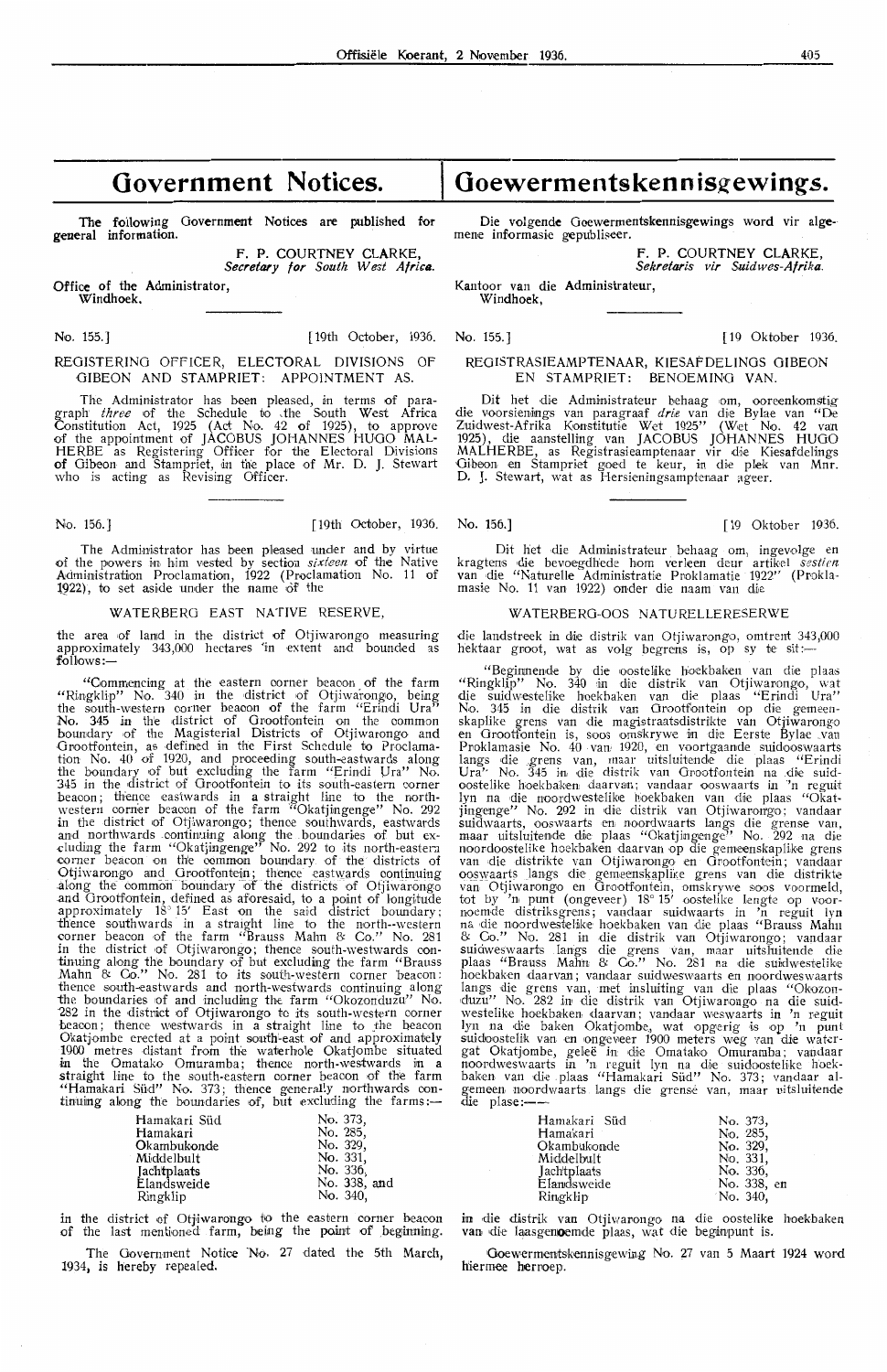The following appointments as Clerks of the Court have been approved:

KA RIBIB: ERNST OEORG HEINRICH HERMANN BLOHM, with effect from the 19th October, 1936, vice Mr. Menge; on 1eave.

LUDERITZ: JOHN LEONARD GRUNDLINGH, with effect from ihe 27th · October, 1936, vice Mr. Leppan on leave.

 $\sim$  158.] [26 Oktober, 1936. No. 158.] [26 Oktober 1936.

The Administrator has been pleased to approve of the appointment of Mr. ERNST GEORG HEINRICH HERMANN BLOHM as a Registering Officer for the purpose of exer-<br>cising the powers and performing the duties assigned to Registering Officers by the regulations framed under the provisions of the Natives (Urban Areas) Proclamation, 1924 (Proclamation No. 34 of **1**924), in respect of the proclaimed area of Karibib, during the absence on leave of Mr. W. O. H. Menge, with effect from the 19th October, 1936.

The Administrator has been pleased, under and by virtue of the powers vested in him by section *jourteen* of the Extra-<br>territorial and Northern Natives Control Proclamation, 1935 (Proclamation No. 29 of 1935), to make the following regu-<br>lation, as an amendment of and to be read as one with .the regulations published under Government Notice No. 180 which is dated the twenty-second day of November, 1935.

16. Paragraph' (1) of Regulation 14 is hereby amended by the deletion of the words "mentioned in the foregoing Section'' occurring therein, and the substitution therefor of the words

"from the railway station nearest the place where the contract of service is being performed to the railwav station nearest to the place where such<br>native was originally domiciled".

17. Paragraph (2) of Regulation 14 is hereby amended by the deletion of the words "place of recruitment" appearing at the end thereof, and the substitution therefor of the words "railway station nearest to the domicile of origin or from the place of recruitment, as the case may be".

# **General Notices.**

# (No. 54 of 1936.)

TERRITORY OF SOUTH WEST AFRICA

# REGISTRATION OF VOTERS.

# ELECTORAL DIVISION WARMBAD.

# REGISTERING OFFICER'S NOTICE OF REVISING OFFICER'S COURT.

Notice is hereby given that the Revising Officer the Magistrate, Warmbad, will attend at WARMBAD on the<br>9th day of December, 1936, at 10 o'clock a.m., for the purpose of amending, revising, and settling the Voters' List for the Electoral Division of Warmbad.

All persons whose claims have been disallowed by the Registering Officer, and all persons who have objected in<br>writing to the right of any person enrolled on the Provisional List to be so enrolled, or to the right of any person claiming to have his name registered as a Voter to be so registered, and all persons who have been so objected to, may appear before the Revising Officer at the time and place aforesaid for the purpose of establishing their said claims or objections. All claimants and objectors must appear either personally or by an agent authorized thereto in writing.

> Dated at Warmbad, the 2nd day of October, 1936. P. H. K. POTGIETER,

Registering Officer

# Die volgende aanstellings as Klerke van die Hof is goed-

gekeur :-

- KARIBIB: ERNST GEORG HEINRICH HERMANN BLOHM met ingang vanaf 19 Oktober 1936, in die plek van mnr. Menge, wie op verlof is.
- lUDERITZ: JOHN LEONARD GRUNDLINGH, met ingang vanaf 27 Oktober 1936, in die plek van mnr.<br>Leppan, wie op verlof is.

Dit het die Administrateur behaag om die aanstelling van rnnr. ERNST GEORG HEINRIC H HERMANN BLOHM goed te keur as 'n Registrasie-amptenaar vir die doel om die<br>bevoegdhede uit te oefen en die pligte te vervul wat aan<br>Registrasie-amptenare toegeken is deur die regulasies wat opgetrek is ooreenkomstig die bepalings van "De Naturellen (Stedelike Oebieden) Proklamatie 1924" (Proklamasie No. 34<br>van 1924), ten aansien van die geproklameerde kring van<br>Karibib, gedurende die afwesigheid op verlof van mnr. W. O. H. Menge, met jngang vanaf 19 Oktober 1936.

No. 159.J [28th October, 1936. No. 159-] [28 Oktober 1936.

Dit het die Administrateur behaag om, ingevolge en kragtens die bevoegdhede hom verleen deur artikel 1981 verleen van *die* E xtra-Territoriale .::n Noordelike Inboorlinge Kontrole Proklamasie, 1935 (Proklamasie No. 29 van 1935), die volgende regulasie te maak as 'n wysiging van en om as een met die regulasies gelees te word wat volgens Goewer-<br>mentskennisgewing No. 180 van die twee-en-twintigste dag **van November 1935 gepubliseer is.** 

16. Paragraaf **(1)** van Regulasie 14 word hier-<br>mee gewysig deur skrapping van die woorde "genoem<br>in die voorgaande artikel", wat daarin voorkom, en<br>deur die vervanging daarvan deur die woorde

"vanaf die spoorwegstasie naaste aan die plek waar<br>die dienskontrak uitgevoer word na die spoorwegstasie naaste aan die plek waar so 'n inboorling oor-<br>spronklik gedomisilieer was,".

17. Paragraaf (2) van Regulasie 14 word hiermc~ gewysig deur sk rapping van die woord "aanwerwings-Jllek" wat aan •i;lie end c\aarvan voork-om,. en die .ver- vanging daarvan deur die woorde "spoorwegstasie naaste aan die oorspronklike domicilium of van die aan- werwingsplek, soos die geval mag wees".

# **Algemene Kennisgewings.**

(No. 54 van 1936.)

# GEBIED SUIDWES-AFRIKA.

REOISTRASIE VAN KIESERS.

# KIESAFDELING WARMBAD.

REGISTRASIE-AMPTENAAR SE KENNISGEWING VAN DIE HOFSITTINO VAN DIE REWISEUR

Hierby word bekendgemaak dat die Rewiseur, die<sup>.</sup><br>Magistraat, Warmbad, te WARMBAD op die 9de dag van<br>Desember, 1936, om 10 uur v.m., sitting sal hou om die: Kieserslys vir die Kiesafdeling Warmbad te verbeter, te hersien en vas te stel.

Al die persone wie se aansprake deur die Registrasieamptenaar. afgewys is, en al die persone wat skriftelik beswaar gemaak het teen die reg van iemand wat op die Voorlopige Lys geplaas is, om aldus geplaas te word, of teen die die reg van iemand, wat aanspraak gemaak het op registrasie as Kieser, om aldus geplaas te word; en al die persone, teen wie besware aldus gemaak is, kan voor die Rewiseur op-<br>die voorgenoemde tyd en plek verskyn, om hul aansprake of besware te doen geld. Al die aanspraak- en beswaarmakers.<br>moet persoonlik of deur 'n skriftelik daartoe gemagtigde-<br>persoon verskyn.

Uedateer te Warmbad op hierdie 2de dag van Oktober 1936.

P. H. K. POTOIETER,

Regfstrasie-amptenaar.

No. 157.] [24th October, 1936. No. 157.] [24 Oktober 1936.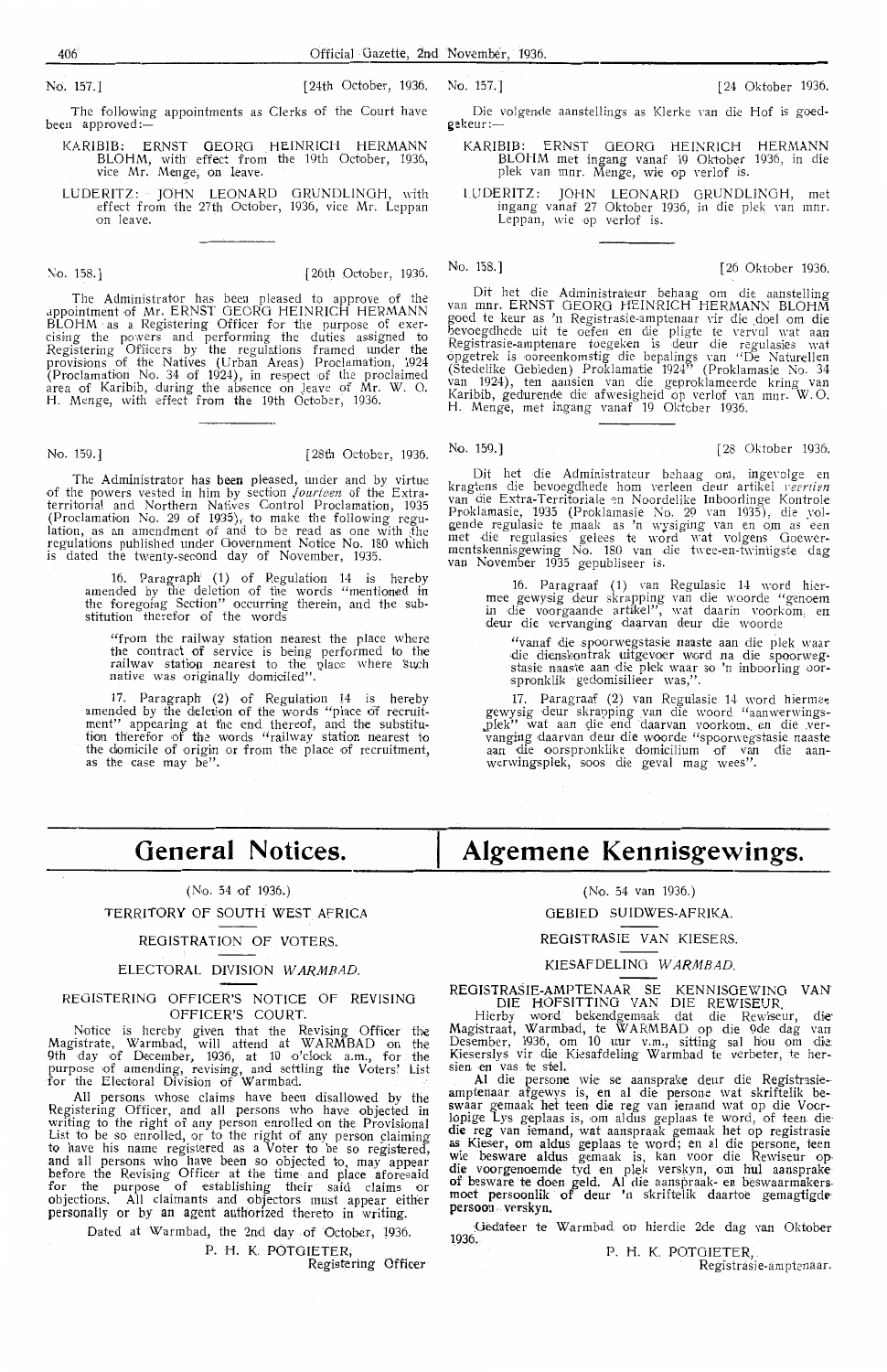# (No. 55 of 1936.)

# CO-OPERATIVE AGRICULTURAL SOCIETY.

The following particulars in regard to the membership of Co-operative Agricultural Societies, are published for general information in accordance with the provisions of sub-section (3) of section 31 of the Co-operation Proclamation No. 19 of 1922.

# (No. 55 van 1936.)

KOÖPERATIEWE LANDBOUVERENIGING.

Die volgende besonderhede in verband met die lidmaatskap van Koöperatiewe Landbouverenigings 'word vir alge-<br>mene informasie gepubliseer ooreenkomstig die bepalings van<br>subartikel (3) van Artikel 31 van die Koöperasie Proklamasie No. 19 van 1922.

 $\omega = \sqrt{\frac{2}{3}}$ 

# DIE SUIDWES KOOPERATIEWE LANDBOUVERENIGING.

*Decease of member.* - *Oorlyde van lid.* 

| No.                                      | Name. — Naam.                                                         | Address - Adres | Date of decease.<br>Datum van oorlyde. |
|------------------------------------------|-----------------------------------------------------------------------|-----------------|----------------------------------------|
| 20.                                      | Gladys May Brown, born Moss, married O.C.P. to<br>Joseph James Brown. | Kalkfeld.       | 26.9.1936.                             |
| Deeds Registry,<br>Windhoek,<br>$\cdots$ |                                                                       | $\sim$ $\sim$   | P. S. LAMBRECHTS,                      |

Aktes Kantoor,

Windhoek,

# (No. 56 of 1936.)

# TERRITORY OF SOUTH WEST AFRICA.

# REGISTRATION OF VOTERS.

# ELECTORAL DIVISION GOBABIS.

# REGISTERING OFFICER'S NOTICE OF REVISING OFFICER'S COURT.

Notice is hereby given that the Revising Officer, the Magistrate, Gobabis, will attend at the Court House, GOBABIS,<br>on the 25th day of November, 1936, at 10 o'clock a.m.,<br>for the purpose of amending, revising, and settling the Voters List for the Electoral Division of Gobabis.

All persons whose claims have been disallowed by the Registering Officer, and al! persons who have objected in writing to the right of any person enrolled on the Provisional List to be so enrolled, or to the right of any person claiming to have his name registered as a Voter to be so registered, and all persons who have been so objected to, may appear before the Revising Officer at the time<br>and place aforesaid for the purpose of establishing their said claims or objections. All claimants and objectors must appear either personally or by an agent authorized thereto in writing.

Dated at Oobabis, the 20th day of October, 1936. J. E. N. VAN DEN BOSCH,

Registering Officer.

Registrar of Co•operative Societies. Registrateur van Kooperatiewe Verenigings.

(No. 56 van 1936.)

# GEBIED SUIDWES-AFRIKA.

## REGISTRASIE VAN KIESERS.

# KIESAFDELING GOBABIS.

REGISTRASIEAMPTENAAR SE KENNISGEWING VAN HOFSITTING VAN HERSIENINGSAMPTENAAR. HOFSITTING VAN HERSIENINGSAMPTENAAR.

Hierby word bekendgemaak dat die Rewiseur, die Magistraat, Oobabis, in die Hofsaal te GOBABIS op die 25ste dag van November 1936, om 10 uur v.m., sitting sal hou om die Kieserslys vir die Kiesafdeling Oobabis te ver- beter, te hersien en vas te stel.

Al die persone wie se aansprake deur die Registrasie-<br>amptenaar afgewys is, en al die persone wat skriftelik be-<br>swaar gemaak het teen die reg van iemand wat op die Voorlopige Lys geplaas is, om aldus geplaas te word, of teen die reg van iemand, wat aanspraak gemaak het op registrasie<br>as Kieser, om aldus geplaas te word; en al die persone, teen<br>wie besware aldus gemaak is, kan voor die Rewiseur op die voorgenoemde tyd en plek verskyn, om h'ul aansprake of besware te doen geld. Al die aanspraak- en beswaarmakers moet persoonlik of deur 'n skriftelik daartoe gemagtigde persoon verskyn.

Oedateer te Gobabis op hierdie 20ste dag van Oktober 1936.

J. E. N. VAN DEN BOSCH,

Registrasieamptenaar .

## . (No. 57 of 1936.)

REVENUE COLLECTIONS FOR THE SIX MONTHS ENDED 30TH SEPTEMBER, 1936.

| HEAD OF REVENUE.                                                                                 | Estimates<br>$1936 - 1937.$ | Collections<br>1.4.36 to $30.9.36$ . |
|--------------------------------------------------------------------------------------------------|-----------------------------|--------------------------------------|
|                                                                                                  | £                           | £                                    |
| Customs and Excise                                                                               | 140,000                     | 83,498<br>(to end                    |
| Posts, Telegraphs and Telephones<br>$\mathbf{r}$                                                 | 65,000                      | 30,291<br>Aug. only)                 |
| Mining Revenue:                                                                                  |                             |                                      |
| Diamond Tax<br>$\mathbf{a}^{\star}$                                                              | 45,000                      | 50,957                               |
| Royalties .<br>$\mathbf{r}$ and $\mathbf{r}$<br>$\mathcal{L}_{\mathcal{C}}$                      | 3,500                       | 4,273                                |
| Prospecting and Claim Licences<br>$\mathbf{r}$                                                   | 7,000                       | 3,521                                |
| Licences:                                                                                        |                             |                                      |
| Liquor, Trading, etc.<br>and the state of the state of the                                       | 50,000                      | 36,000                               |
| Stamp Duties and Fees.<br>$\sim$<br>$\bullet$                                                    | 11,000                      | 7,786                                |
| Estate and Transfer Duty<br>$\sigma$ . $\sigma$ .<br>$\bullet$<br>$\bullet$                      | 7,000                       | 6,926                                |
| Land Revenue: Land Tax, Lease Rent, etc                                                          | 15,000                      | 13,488                               |
| Rents of Government Properties.<br>$\mathbf{a} = \mathbf{a} + \mathbf{a}$<br>$\sim$              | 14,000                      | 6,827                                |
| Interest on Loans, etc.<br>$\bullet$<br>$\sim 100$<br>$\sim$ 100 $\mu$<br>$\bullet$<br>$\bullet$ | 50,000                      | 34,934                               |
| Fines and Forfeitures<br>$\sim 100$<br>$\bullet$                                                 | 3,500                       | $-2,858$                             |
| Departmental Receipts<br>$\bullet$<br>$\bullet$<br>$\bullet$<br>$\bullet$<br>$\bullet$<br>٠      | 38,000                      | 23,812                               |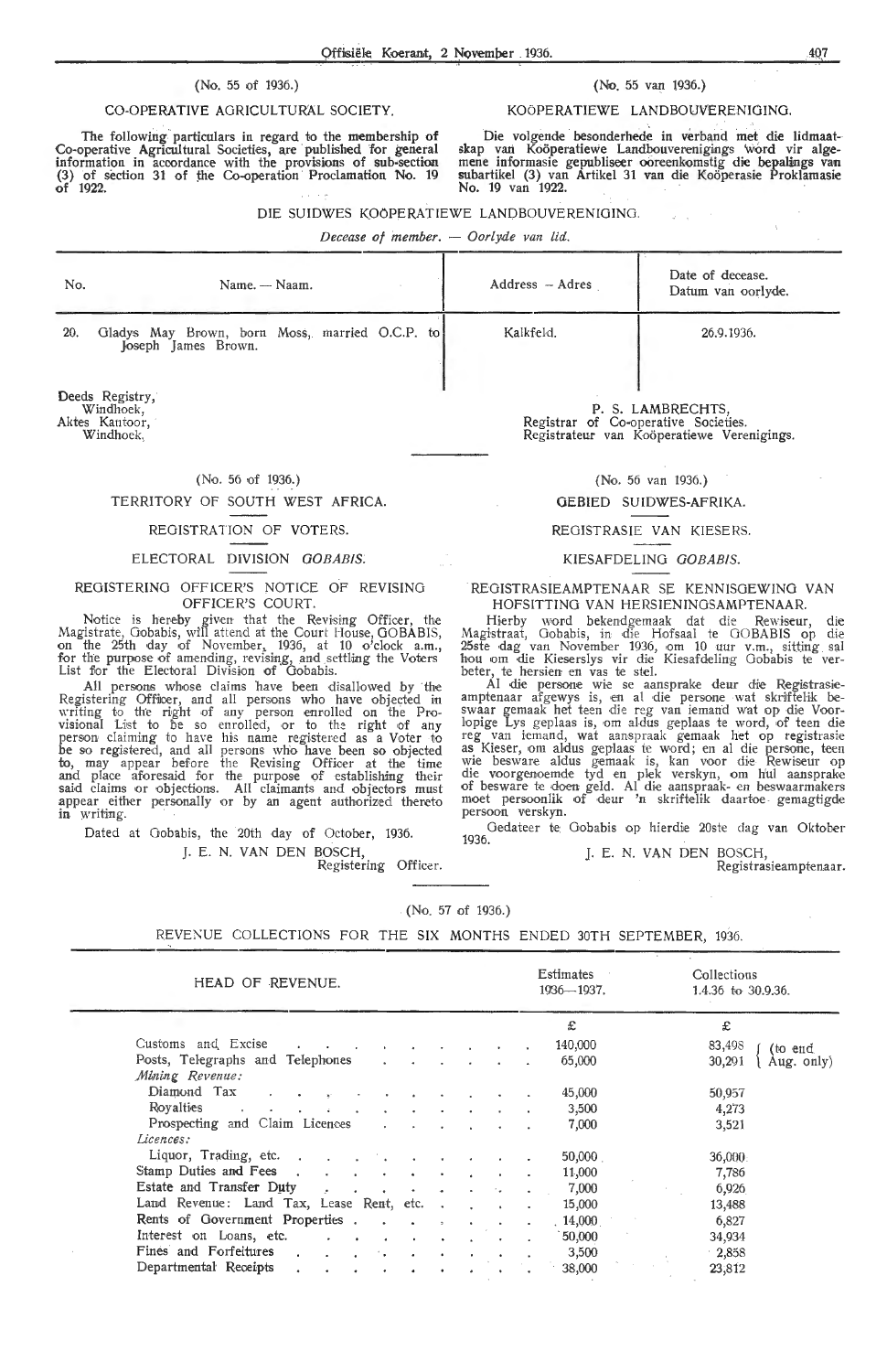| Native Pass Fees                                                 | 2,500   | 1,475   |
|------------------------------------------------------------------|---------|---------|
| Wheel Tax                                                        | 8,000   | 7,099   |
| Miscellaneous Revenue                                            | 12,000  | 8,580   |
| Cigarette Sales Tax                                              | 8,000   | 5,316   |
| Entertainment Tax<br>$\sim$                                      | 1,200   | 1,199   |
| Native Reserve Fees.                                             | 8,000   | 5,655   |
| Total Ordinary Revenue.                                          | 488,700 | 334,495 |
| Less Refund Tax to Diamond Corporation, Ltd.                     |         | 6,671   |
| <b>Extraordinary Revenue:</b>                                    |         | 327,824 |
| Instalments of Purchase Price                                    |         | 9,231   |
| Advances                                                         |         | 6,617   |
| Reoversies:                                                      |         |         |
| (1) Band Bank                                                    |         |         |
| (2) Restkaufgeld and Loans German Govt.                          | 45,000  | 49      |
| (3) Boring Loans<br><b>Contract Contract Street</b>              |         | 237     |
| (4) Loans to Local Authorities.                                  |         | 3,284   |
| (5) Refund from Co-op. Societies                                 |         | 3,857   |
| (6) Seed Corn advances                                           |         | 26      |
|                                                                  | 533,700 | 361,125 |
| Customs and Excise; September collections received<br>in October |         | 14,736  |
| Posts end Telegraphs; estimated collections for<br>September     |         | 6,500   |
| <b>GRAND</b><br><b>TOTAL</b>                                     | 533,700 | 382,361 |

FINANCIAL YEAR 1936-1937.

 $\bar{z}$ 

# EXPENDITURE FROM REVENUE.

|     | SERVICE.                                  |              |           |     |  | <b>Estimates</b><br>"1936--- 1937. | Expenditure to<br>30.9.36. |
|-----|-------------------------------------------|--------------|-----------|-----|--|------------------------------------|----------------------------|
|     |                                           |              |           |     |  | £                                  | £                          |
|     | 1. Administration                         |              |           | (a) |  | 44,853                             | 25,468                     |
| 2.  | Legislative Assembly, etc                 |              |           |     |  | 7,170                              | 3,020                      |
| З.  | Agriculture                               |              |           |     |  | 26,132                             | 12,557                     |
| 4.  | Audit                                     |              |           |     |  | 2,456                              | 1,132                      |
| 5.  | Customs and Excise.                       |              |           |     |  | 5,717                              | 2,754                      |
| 6.  | Defence                                   |              |           |     |  | 125                                | 101                        |
| 7.  | Education                                 |              |           |     |  | 146,150                            | 63,150                     |
| 8.  | Works                                     |              |           |     |  | 83,560                             | 29,628                     |
| 9.  | Administration of Justice.                |              |           |     |  | 38,602                             | 17,457                     |
|     | 10. Lands, Deeds and Surveys              |              |           |     |  | 13,361                             | 5,176                      |
| 11. | Mines                                     |              |           |     |  | 2,675                              | 534                        |
| 12. | Native Affairs                            |              |           |     |  | 22,390                             | 12,749                     |
| 13. | Pensions and Gratuities.                  |              |           |     |  | 22,880                             | 14,128                     |
| 14. | Posts, Telegraphs and Telephones          |              |           |     |  | 53,035                             | Aug. 20,399                |
| 15. | Prisons and Reformatories.                | $\sim$       |           |     |  | 14,403                             | 5,875                      |
| 16. | Interest and Redemption Charges.          |              |           |     |  | 199,830                            | 84,465                     |
| 17. | Public Health<br>$\bullet$                |              |           |     |  | 25,200                             | 10,219                     |
| 18. | South West Africa Police.<br>$\Delta$     |              |           |     |  | 98,305                             | 48,152                     |
|     | 19. Salaries Reduction Act, 1932, Refund. |              | $\bullet$ | (b) |  | 15,000                             | 13,099                     |
|     |                                           | <b>TOTAL</b> |           |     |  | 821,844                            | 370,063                    |

### (b) Administrator's Warrant £15,000

# EXPENDITURE FROM LOAN FUNDS.

|    |                                                                              |     |  |        | £          |
|----|------------------------------------------------------------------------------|-----|--|--------|------------|
| А. | Buildings, etc.<br><b>Contract Contract Ave</b>                              |     |  | 20,000 | 8,289      |
| В. | Irrigation and Water Supplies<br>$\sim 100$ km s $^{-1}$<br>$\sim$           |     |  | 2,000  |            |
|    | Telegraph and Telephone Extensions and                                       |     |  |        |            |
|    | Renewals<br>$\bullet$                                                        | (a) |  | 6,800  | Aug. 5,317 |
|    | D. Government Surveys                                                        |     |  | 1,000  | 341        |
|    | E. General Relief and Rehabilitation Measures.                               |     |  | 3,000  | 908        |
| F. | Lands:                                                                       |     |  |        |            |
|    | (1) Payment of Fencing Loans,<br>etc<br>guaranteed by Administration to Land |     |  |        |            |
|    | Bank, and Restocking Loans to Settlers                                       |     |  | 2,000  | 1,695      |
|    | (2) Purchase of Land and Improvements for                                    |     |  |        |            |
|    | Settlement and Public Purposes                                               |     |  | 2,000  | 1,111      |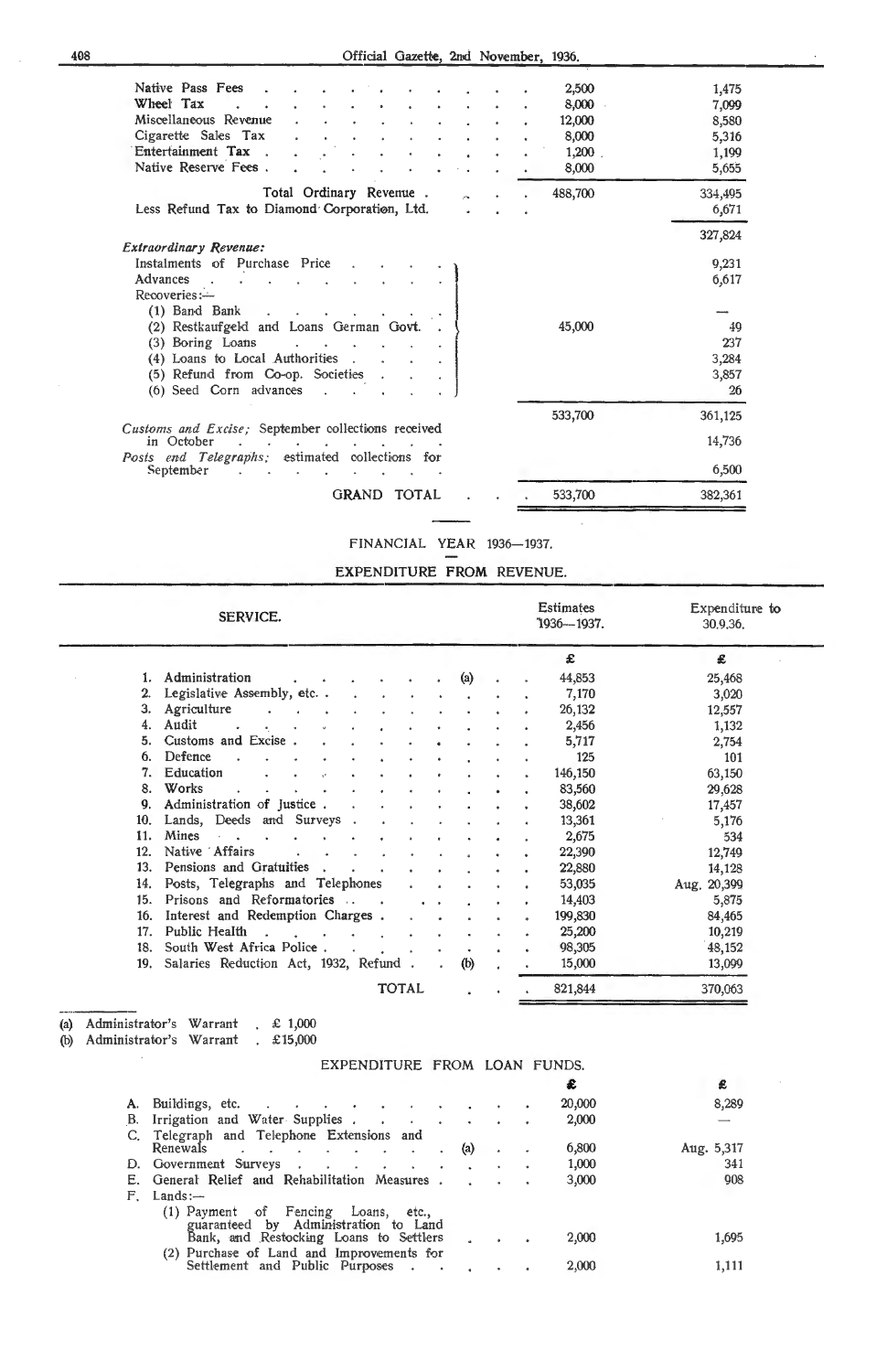Offisiële Koerant, 2 November 1936.

| H. Loans to Local Authorities.                                                                                                                         | $\cdot$<br>$\bullet$ | 4,200<br>10,000   | 553               |
|--------------------------------------------------------------------------------------------------------------------------------------------------------|----------------------|-------------------|-------------------|
| <b>TOTAL</b><br>$\hat{\phantom{a}}$                                                                                                                    | $\cdot$              | 51,000            | 18,214            |
| Administrator's Warrant . £1,000.<br>(a)                                                                                                               |                      |                   |                   |
| TOTAL EXPENDITURE FROM REVENUE FUNDS<br>TOTAL EXPENDITURE FROM LOAN FUNDS                                                                              |                      | 821,844<br>51,000 | 370,063<br>18,214 |
| Estimated Expenditure Posts and Telegraphs,<br>September:                                                                                              | $\bullet$            |                   | 388,277           |
| From Revenue Funds<br>$\overline{\phantom{a}}$<br>$\sim$<br>$\bullet$<br>From Loan Funds<br>$\ddot{\phantom{0}}$<br>$\cdot$<br>$\cdot$ $\cdot$ $\cdot$ | $\cdot$              |                   | 5,000<br>750      |
| <b>GRAND</b><br><b>TOTAL</b>                                                                                                                           |                      | 872,844           | 394,027           |

(No. 57 van 1936.)

# STAAT VAN INKOMSTE ONTVANG GEDURENDE DIE SES MAANDE EINDIGENDE 30 SEPTEMBER 1936.

| RUBRIEK VAN INKOMSTE.                                                                                                         |                      |                      | Begroting<br>$1936 - 1937.$ | Bedrae<br>1.4.36 tot 30.9.36. |
|-------------------------------------------------------------------------------------------------------------------------------|----------------------|----------------------|-----------------------------|-------------------------------|
|                                                                                                                               |                      |                      | £                           | £                             |
|                                                                                                                               |                      |                      | 140,000                     | 83,498 ) Net tot einde        |
| Pos-, Telegraaf- en Telefoonwese<br>$\mathbf{r} = \mathbf{r}$                                                                 | $\ddot{\phantom{0}}$ |                      | 65,000                      | $30,291$ $\hat{)}$ Augustus.  |
| Mynwinste:                                                                                                                    |                      |                      |                             |                               |
| Diamanthelasting<br>$\ddot{\phantom{a}}$                                                                                      |                      |                      | 45,000                      | 50,957                        |
| Hereaandele, ens.                                                                                                             |                      |                      | 3,500                       | 4,273                         |
| Prospekteer- en Kleimlisensies                                                                                                |                      |                      | 7,000                       | 3,521                         |
| Lisensies:                                                                                                                    |                      |                      |                             |                               |
| Handel, Drank, ens.                                                                                                           |                      |                      | 50,000                      | 36,000                        |
| Seëlregte en Fooie                                                                                                            |                      |                      | 11,000                      | 7,786                         |
| Boedelbelasting en Hereregte.                                                                                                 |                      |                      | 7,000                       | 6,926                         |
| Grondinkomste<br>$\mathbf{r}$ , $\mathbf{r}$ , $\mathbf{r}$                                                                   |                      |                      | 15,000                      | 13,488                        |
| Huur van Regeringseiendomme                                                                                                   |                      |                      | 14,000                      | 6,827                         |
| Rente op Lenings, ens.                                                                                                        |                      |                      | 50,000                      | 34,934                        |
| Boetes en Verbeurdverklarings                                                                                                 |                      |                      | 3,500                       | 2,858                         |
| Departementele Ontvangste .                                                                                                   |                      | $\ddot{\phantom{a}}$ | 38,000                      | 23,812                        |
| Naturelle-Pasfooie<br>$\mathbf{r}$ and $\mathbf{r}$ and $\mathbf{r}$                                                          |                      |                      | 2,500                       | 1,475                         |
| Wielbelasting<br>and the contract of the con-                                                                                 |                      |                      | 8,000                       | 7,099                         |
| Diverse Inkomste                                                                                                              |                      |                      | 12,000                      | 8,580                         |
| Sigarette Verkoopsbelasting<br>$\sim$<br>$\cdot$                                                                              | $\mathbf{r}$         |                      | 8,000                       | 5,316                         |
| Vermaaklikheidsbelasting .                                                                                                    |                      |                      | 1,200                       | 1,199                         |
| Naturelle Reserwegelde.<br>$\sim 10^{-10}$<br>$\sim$                                                                          |                      |                      | 8,000                       | 5,655                         |
| Totaal Gewone Inkomste                                                                                                        |                      |                      | 488,700                     | 334,495                       |
| Min terugbetalings Diamantbelasting aan "Diamond                                                                              |                      |                      |                             |                               |
| Corporation, Ltd."<br>$\mathbf{L}$<br>$\mathcal{L}^{\text{max}}$<br>$\mathbf{L}$                                              | $\sim$               |                      |                             | 6,671                         |
|                                                                                                                               |                      |                      |                             |                               |
| Buitengewone Inkomste:                                                                                                        |                      |                      |                             | 327,824                       |
| Koopprys paaiemente                                                                                                           |                      |                      |                             | 9,231                         |
| Voorskotte -- Kapitaal<br>$\mathbf{r}$                                                                                        |                      |                      |                             | 6,617                         |
| Terugkrygings:-                                                                                                               |                      |                      |                             |                               |
| (1) Land Bank<br>$\mathbf{r} = \mathbf{r}$                                                                                    |                      |                      |                             |                               |
| (2) Restkaufgeld en Lenings, Duitse Regering                                                                                  |                      |                      | 45,000                      | 49                            |
| (3) Lenings vir Boorgate                                                                                                      |                      |                      |                             | 237                           |
| (4) Munisipale Lenings: Kapitaal                                                                                              |                      |                      |                             | 3,284                         |
| (5) Koöperatiewe Maatskappye .                                                                                                |                      |                      |                             | 3,857                         |
| (6) Saadkoring Voorskotte                                                                                                     |                      |                      |                             | 26                            |
|                                                                                                                               |                      |                      | 533,700                     | 361,125                       |
| Doeane en Aksyns, September bedrae ingevorder<br>in Oktober<br>$\ddot{\phantom{a}}$<br>the control of the control of the con- |                      |                      |                             | 14,736                        |
| Pos-, Telegraaf- en Telefoonwese; Beraamde be-<br>drae vir September<br>$\cdot$                                               |                      |                      |                             | 6,500                         |
| GROOT TOTAAL                                                                                                                  |                      |                      | 533,700                     | 382,361                       |
|                                                                                                                               |                      |                      |                             |                               |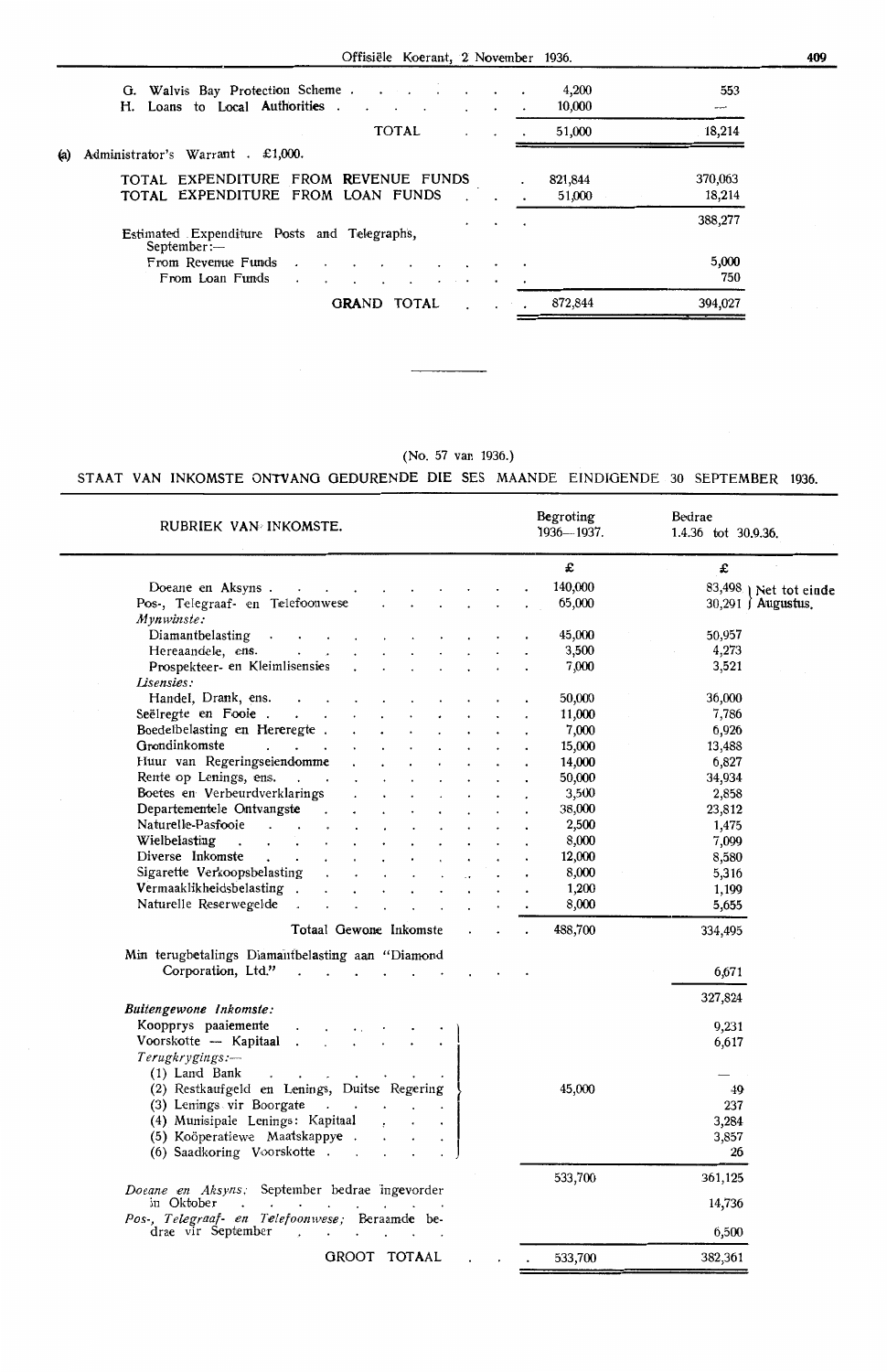# 410 Official Gazette, 2nd November, 1936.

# FINANSIËLE JAAR 1936-1937.

# UITGAWES UIT INKOMSTEFONDSE.

|                 | DIENS.                                      |               |                   |  | Begroting<br>$1936 - 1937.$ | Uitgawe tot 30,9.36. |
|-----------------|---------------------------------------------|---------------|-------------------|--|-----------------------------|----------------------|
|                 |                                             |               |                   |  | £                           | £                    |
| 1.              | Administrasie                               |               | $\left( a\right)$ |  | 44,853                      | 25,468               |
| 2.              | Wetgewende Vergadering, ens.                |               |                   |  | 7,170                       | 3,020                |
| 3.              | Landbou                                     |               |                   |  | 26,132                      | 12,557               |
| 4.              | Ouditeursafdeling                           |               |                   |  | 2,456                       | 1,132                |
| 5.              | Doeane en Aksyns                            |               |                   |  | 5,717                       | 2,754                |
| 6.              | Verdediging                                 |               |                   |  | 125                         | 101                  |
| 7.              | Onderwys .                                  |               |                   |  | 146,150                     | 63,150               |
| 8.              | Werke                                       |               |                   |  | 83,560                      | 29,628               |
| 9.              | Regspleging                                 |               |                   |  | 38,602                      | 17,457               |
| 10 <sub>1</sub> | Lande, Registrasie en Opmetings             |               |                   |  | 13,361                      | 5,176                |
| 11.             | Mynwese                                     |               |                   |  | 2,675                       | 534                  |
| 12.             | Naturellesake                               |               |                   |  | 22,390                      | 12,749               |
| 13.             | Pensioene en Gratifikasies                  |               |                   |  | 22,880                      | 14,128               |
|                 | 14. Pos-, Telegraaf- en Telefoonwese.       |               |                   |  | 53,035                      | Aug. 20,399          |
| 15.             | Gevangenisse en Verbeteringsgestigte        |               |                   |  | 14,403                      | 5,875                |
| 16.             | Rente en Aflossingskoste                    |               |                   |  | 199,830                     | 84,465               |
| 17.             | Volksgesondheid<br>$\sim$                   |               |                   |  | 25,200                      | 10,219               |
| 18.             | Suidwes-Afrika Polisie                      |               |                   |  | 98,305                      | 48,152               |
| 19.             | Terugbetaling Salaris Verminderingswet 1932 |               | (b)               |  | 15,000                      | 13,099               |
|                 |                                             | <b>TOTAAL</b> |                   |  | 821,844                     | 370,063              |

**(a) Administrateur** se Lasbrief £ 1000

**(b)** Administrateur se Lasbrief . £15000

|                                                                                                                                        | £       | £            |
|----------------------------------------------------------------------------------------------------------------------------------------|---------|--------------|
| A. Geboue, ens                                                                                                                         | 20,000  | 8,289        |
| Besproeiing en Water Voorrade.<br>В.                                                                                                   | 2,000   |              |
| C. Telegraaf- en Telefoonuitbreidings en Ver-                                                                                          |         |              |
| (a)<br>nuwings<br>$\sim$<br>$\sim$<br>$\bullet$                                                                                        | 6,800   | Aug. 5,317   |
| D. Regeringsopmetings .<br>contact the contact of the                                                                                  | 1,000   | 341          |
| E. Algemene Noodleniging en Maatreëls<br>vir Rehabilitasie                                                                             | 3,000   | 908          |
| $F$ . Lande:-                                                                                                                          |         |              |
| (1) Betaling van omheiningslenings, ens., ge-<br>waarborg deur die Administrasie aan die<br>Landbank, en lenings aan setlaars vir her- |         |              |
| voorsiening van vee<br>$\sim$                                                                                                          | 2,000   | 1,695        |
| (2) Aankoop van Grond en Verbeterings vir<br>Nedersettings en Openbare doeleindes.                                                     | 2,000   | 1,111        |
| G. Walvisbaai Beskerming Skema                                                                                                         | 4,200   | 553          |
| Lenings aan plaaslike besture.<br>H.                                                                                                   | 10,000  |              |
| <b>TOTAAL</b>                                                                                                                          | 51,000  | 18,214       |
| Administrateur se lasbrief . £1,000.<br>(a)                                                                                            |         |              |
| TOTAAL UITGAWES UIT INKOMSTEFONDSE                                                                                                     | 821,844 | 370,063      |
| TOTAAL UITGAWES UIT LENINGSFONDSE                                                                                                      | 51,000  | 18,214       |
|                                                                                                                                        |         | 388,277      |
| Beraamde uitgawes Pos- en Telegrafie, September:--                                                                                     |         |              |
| Uit Inkomstefondse                                                                                                                     |         | 5,000<br>750 |
| Uit Leningsfondse.                                                                                                                     |         |              |
| GROOT TOTAAL                                                                                                                           | 872,844 | 394,027      |

# UITOAWES UIT LENINOSFONDSE.

# (No. 58 of 1936.)

In terms of Section 7 of the Shop Hours Proclamation, **1921,** notice is hereby given that the Magistrate of Gobahis has made the undermentioned opening and closing order, in respect of shops situate within the Township of Gobabis and within four miles of the Gobabis Township Boundary **as from** the 2nd NOVEMBER, 1936 :- .

# (No. 58 van 1936.)

K•ennis geskied hiermee ooreenkomstig Artkel 7 van die "Winkel Uren Prok lama *tie* van 1921", dat diie Magistraat, Gobabis, die onderstaande openings- en sluitings-bevel gemaak het met betrekking tot winkels gelee binne die stadsgebied van Gobabis en binne vier myl van die Gobabis stads-<br>gebiedsgrens vanaf 2 NOVEMBER 1936:—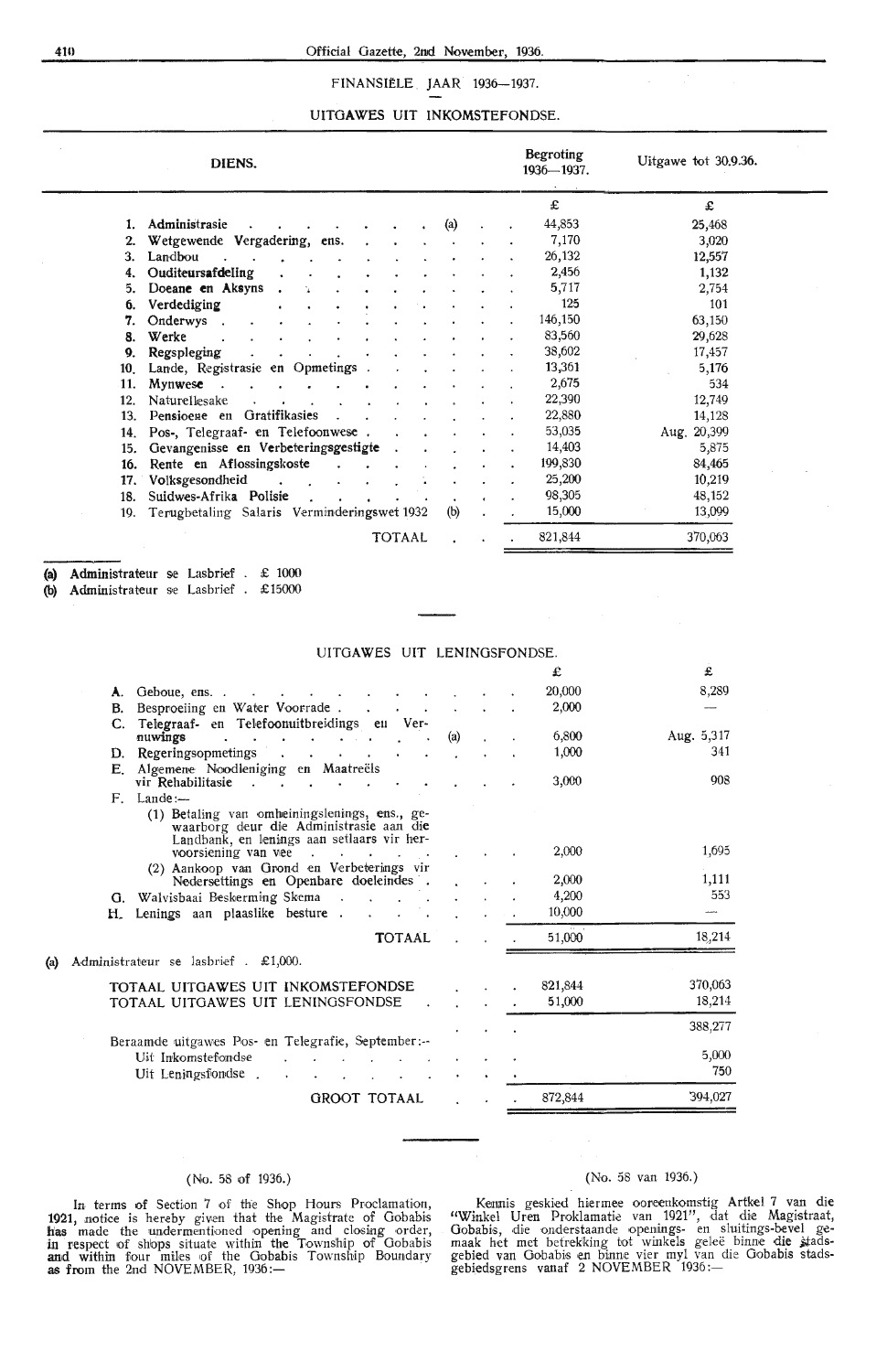- 1st May to 31st August  $-$ Weekdays 8 a.m. to 1 p.m. and 3 p.m. to 6 p.m. Saturdays 8 a.m. to 1.30 p.m.
- 1st September to 30th April
	- Weekdays 7.30 a.m. to 1 p.m. and 3 p.m. to 6.30 p.m. Saturdays 7.30 a.m. to 1.30 p.m.

F. C. GEARD, Magistrate, GOBABIS.

- 1 Mei tot 31 Augustus
	- Weeksdae 8 v.m. tot 1 n.m. en 3 n.m. tot 6 n.m. Saterdae 8 v.m. tot 1.30 n.m.
- 1 September tot 30 April -
	- Weekdae 7.30 v.m. tot 1 n.m. en 3 n.m. tot 6.30 n.m. Saterdae 7.30 v.m. tot 1.30 n.m.

F. C. GEARD, Magistraat, OOBABIS.

# **Advertisements.**

# ADVERTISING IN THE OFFICIAL GAZETTE OF SOUTH WEST AFRICA.

1. The *Official Gazette* will be published on the 1st and 15th day of each month; in the event of either of those days falling on a Sunday or Public Holiday, the *Gazette* will be published on the next succeeding working day.

2. Advertisements for insertion in the *Gazette* must be delivered at the office of the Secretary for South West Africa (Room 46, Government Buildings, Windhoek) in the languages in which they are to be published, not later than 4.30 p.m.<br>on the *ninth* day before the date of publication of the *Gazette* in which they are to be inserted.

Advertisements will be inserted in the *Gazette* after the official matter or in a supplement to the *Gazette* at the discretion of the Secretary.

4. Advertisements will be published in the Official *Gazette* in the English, Dutch or German languages; the necessary translations must be furnished by the advertiser<br>or his agent. It should be borne in mind however, that the German version of the *Gazette* is a translation only and not the authorised issue.

5. Only legal advertisements are accepted for publication in the *Official Gazette*, and are subject to the approval of the Secretary for South West Africa, who can refuse to accept or decline further publication of any advertisement.

6. Advertisements should as far as possible be typewritten. Manuscript of advertisements should be written on<br>one side of the paper only, and all proper names plainly inscribed; in the event of any name being incorrectly printed as a result 9f indistinct writing, the advertisement can only be republished on payment of the cost of another insertion.

7. The Subscription for the *Official Gazette* is 20/- per annum, post free in this Territory and the Union of South Africa obtainable from Messrs. John Meinert Ltd., Box 56, Windhoek. Postage must be prepaid by Overseas subscribers. Single copies of the *Gazette* may be obtained either from Messrs. John Meinert Ltd., Box 56, Windhoek, or from the Secretary for South West Africa at the price of 1/· per oopy.

8. The charge for the insertion of advertisements other than the notices mentioned · in the succeeding paragraph is at the rtae of 7/6 per inch single column and 15/- per inch double column, repeats half price. (Fractions of an inch to be reckoned an inch.)

9. Notices to Creditors and Debtors in the estates of deceased persons and notices of executors concerning liquidation accounts lying for inspection, are published in schedule form at 12/· per estate.

10. No advertisement will be inserted unless the charge is prepaid. Cheques, drafts, postal orders or money orders must be made payable to the Secretary for South West Africa.

# **Advertensies.**

# ADVERTEER IN DIE OFFISIELE KOERANT VAN SUIDWES-AFRIKA.

1. Die *Oftisiifle Koerant* sai op die lste en 15de van elke maand verskyn; ingeval een van hi-erdie dae op **'n**  Sondag op Publieke Feesdag val, dan verskyn die Offisiële *Koerant* op die eersvolgende werkdag.

2. Advertensies wat in die Offisiële Koerant geplaas moet word moet in die taal waarin hulle sal verskyn ingehandig word aan die kantoor van die Sekretaris vir Suidwes• Afrika (Kamer 46, Regerings-Geboue, Windhoek), nie later as 4.30 n.m. op die neende dag voor die datum van ver- skyning van die *Otfisii!le Koerant* waarin di,e advertensies moet geplaas word nie.

3. Advertensies word in die Offisiële Koerant geplaas agter die offisiele gedeelte, of in 'n ekstra blad van die *Koerant,* soos die Sekretaris mag goedvind.

4. Advertensies word in die Offisiële Koerant gepubli-<br>seer in die Engelse, Afrikaanse en Duitse tale; die nodige vertalinge moet deur die adverteerder of sy agent **gelewer**  word. Dit moet onthou word dat die Duitse teks van die *Oftisiifte Koerant* slegs 'n vertaling is, en nie die geoutori- seerde uitgawe is nie.

5. Slegs wetsadvertensies word aangeneem vir publikasie in die Offisiële Koerant, en hulle is onderworpe aan die goedkeuring van die Sekretaris vir Suidwes-Afrika, wat **die**  aanneming of verdere publikasie van 'n advertensie mag weier.

6. Advertensies moet sover as moontlik op die masjien geskryf wees. Die manuskrip van advertensies moet slegs op een kant van die papier geskryf word, en alle name moet duidelik wees; ingeval 'n naam ingevolge onduidelike handskrif foutief gedruk word, dan kan die advertensies slegs dan weer gedruk word as die koste van 'n nuwe opneming<br>betaal word.

7. Die jaarlikse intekengeld vir die Offisiële Koerant is 20/-, posvry in hierdie Gebied en die Unie van Suid-Afrika, verkrygbaar van die here John Meinert, Bpk., Posbus 56, Windhoek. Posgeld moet vooruit betaal word deur oorseese<br>intekenaars. Enkele eksemplare van die *Offisiële Koerant* is verkrygbaar of van die here John Meinert, Bpk., Posbus 56, Windhoek, of van die Sekretaris vir Suidwes-Afrika, teen die prys van 1/· per eksemplaar.

8. Die koste vir die opname van advertensies, behalwe die kennisgewings, wat in die volgende paragraaf genoem is, is teen die tarief van 7/6 per duim enkel kolom, en 15/ per duim dubbel kolom, herhalings teen half prys. (Gedeel-<br>tes van 'n duim moet as 'n volle duim bereken word.)

Kennisgewings aan krediteure en debiteure in die boedels van oorlede persone, en kennisgewings van eksekuteurs betreffende likwidasie-rekenings, wat vir inspeksie lê, word in skedule-vorm gepubliseer teen 12/· per boedel.

10. Geen advertensie sal geplaas word nie, tensy **die**  koste vooruit betaal is. Tjeks, wissels, pos- of geldorders moet betaalbaar gemaak word aan die Sekretaris vir Suidwes-Afrika.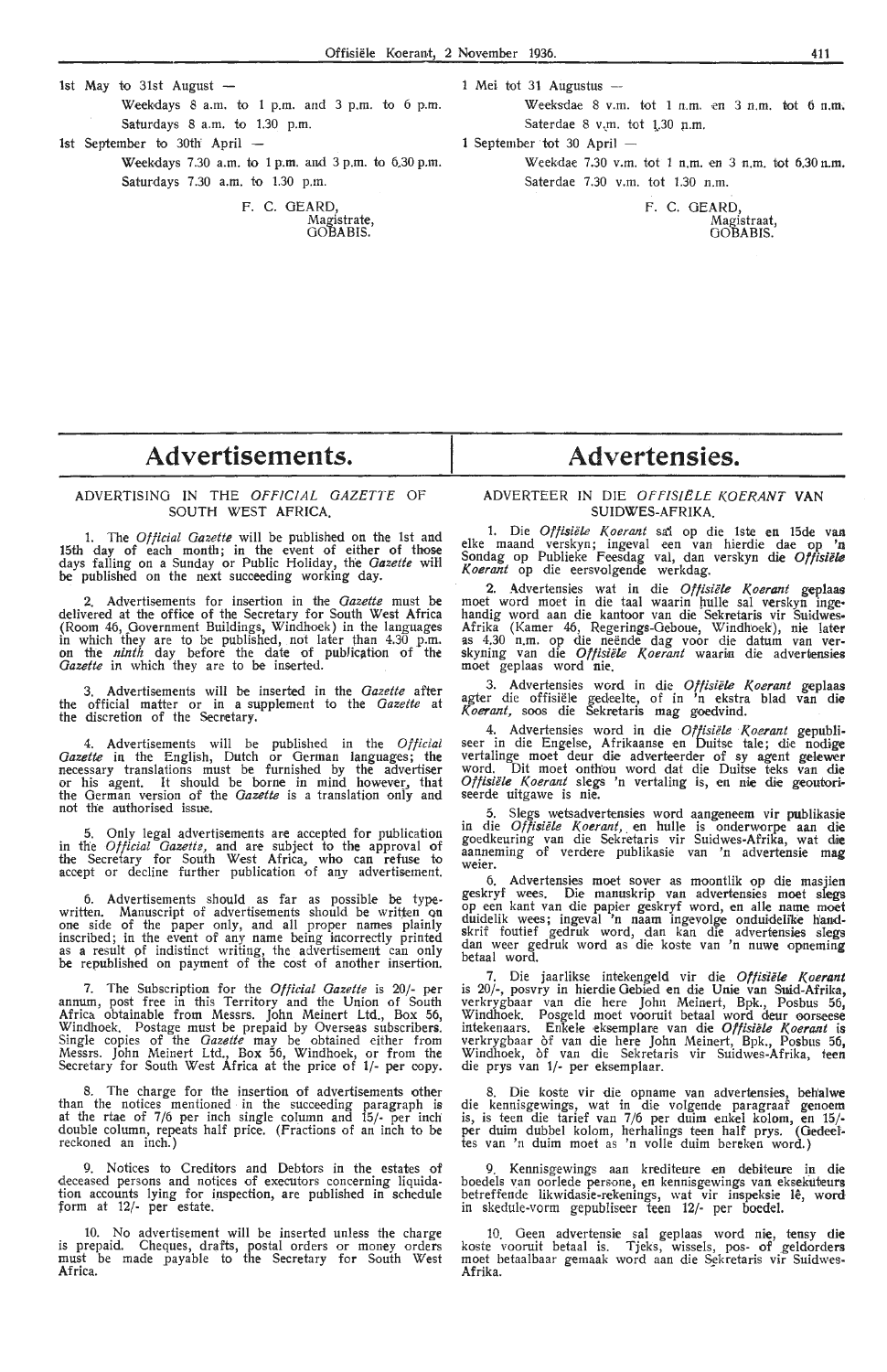NOTICES OF TRUSTEES AND ASSIGNEES. Pursuant to Section *ninety-nine*, Sub-section (2), of the Insolvency Ordinance, 1928.

The liquidation accounts and plans of distribution or/and contribution in the Assigned or Sequestrated Estates mentioned. in the subjoined Schedule having been confirmed on the dates therein mentioned, notice is hereby given that a dividend is in course of payment or/and a contribution in course of collection in the said Estates as in the Schedule is set forth, and that every creditor liable to contribute is required to pay the trustee or assignee the amount for which he is liable at the address mentioned in the Schedule.

KENNISGEWING VAN KURATORS EN BOEDELBEREDDERAARS. lngevolge artikel *neen-en-neentig,* onderartikel (2) van die Insolvensie-Ordonnansie, 1928.

Aangesien die likwiclasierekenings en state van distribusie of/en kontribusie in die afgestane of gesekwestreerdie boedels vermeld in die onderstaande Bylae op die daarin genoemde datums bekragtig is, word hiermee kennis gegee dat 'n diwident uitgekeer of/en 'n kontribusie in vermelde boedels ingevorder sal word, soos uiteengesit in die<br>Bylae, en dat elke kontribusiepligtige skuldeiser die deur hom verskuldigde bedrag aan die kurator of boed

Form. No. 7 / Form. No. 7. SCHEDULE - BYLAE.

| No. of<br>Estate<br>No. van<br>Boe d el | Name and Description<br>of Estate<br>Naam en Beskrywing<br>van Boedel                 | Date when<br>Account<br>Confirmed<br>Datum<br>waarop $Re-$<br>kening be-<br>kragtig is | Whether a Dividend is<br>being paid or Contri-<br>bution being collected,<br>or both<br>Of 'n diwident uitgekeer<br>word of 'n kontribusie<br>ingevord, word of beide | Name of Trustee or<br>Assignee<br>Naam van Kurator of<br>Boedelberedderaar | Full Address of Trustee<br>or Assignee<br>Volledige Adres van<br>Kurator of<br>Boedelberedderaar |
|-----------------------------------------|---------------------------------------------------------------------------------------|----------------------------------------------------------------------------------------|-----------------------------------------------------------------------------------------------------------------------------------------------------------------------|----------------------------------------------------------------------------|--------------------------------------------------------------------------------------------------|
| 330                                     | Abe Silber, a cattle<br>speculator of Windhoek                                        | 13/10/36                                                                               | Dividend is being paid                                                                                                                                                | D. W. F. E. Ballot                                                         | Windhoek<br>Box 18,                                                                              |
| 460                                     | Assigned Estate Daniel<br>Petrus Wolfaardt, a<br>farmer of Rietmond,<br>distr. Gibeon | 22/10/36                                                                               | Dividend being paid                                                                                                                                                   | A. J. C. Lens                                                              | c/o W. G. Kirsten.<br>Box 13. Mariental                                                          |

**NOTICES** OF TRUSTEES **AND** ASSIGNEES. Pursuant to Section *ninety-six,* Sub-section **(2),** of the Insolvency Ordinance, 1928.

Notice is h'ereby given that the liquidation accounts and plans of distribution or/and contribution in the Estates mentioned in the subjoined Schedule will lie open at the offices therein mentioned for a period of fourteen days, or<br>such longer period as is therein stated, from the date mentioned in the Schedule or from the date of publ whichever may be later, for inspection by creditors.

KENNISOEWINO VAN KURATORS EN BOEDELBEREDDERAARS. Ingevolge artikel *ses- en -neentig,* onderartikel (2) van die Insolvensie-Ordonnansie 1928.

Kennis word hiermee gegee, dat die likwidasierekenings en state van distribusie of/en kontribusie in die boedels, vermeld in aangehegte Bylae, vir inspeksie deur skuldeisers in die vermelde kantore, gedurende 'n tydperk<br>van veertien dae of soveel langer, soos daarin vermeld, vanaf die datum, in die Bylae vermeld, of vanaf die **Form.** *No.* 6 / *Form. No.* 6. SCHEDULE. - BYLAE.

| No. of<br>Estate<br>No. van | Name and Description of Estate<br>Naam en Beskrywing van Boedel | Description of Account<br>Beskrywing<br>van Rekening        | Offices at which Account<br>will lie open<br>Kantore waar Rekening vir<br>inspeksie sal lê |                          | Date from which<br>Account will lie<br>open<br>Datum vanaf wan-<br>neer Rekening vir<br>inspeksie sal lê |
|-----------------------------|-----------------------------------------------------------------|-------------------------------------------------------------|--------------------------------------------------------------------------------------------|--------------------------|----------------------------------------------------------------------------------------------------------|
| <b>Boedel</b>               |                                                                 |                                                             | Master<br>Meester                                                                          | Magistrate<br>Magistraat | From /Van                                                                                                |
| 372                         | Max Lentin, a cattle speculator<br>of Windhoek                  | Second and Final<br>Liquidation and<br>Distribution Account | Windhoek                                                                                   |                          | 2/11/1936                                                                                                |
| 373                         | David Lentin, a cattle speculator<br>of Windhoek                | Second and Final<br>Liquidation and<br>Distribution Account | Windhoek                                                                                   |                          | 2/11/1936                                                                                                |
| 374                         | Jacob Louis Tobias, a cattle<br>speculator of Windhoek          | Second and Final<br>Liquidation and<br>Distribution Account | Windhoek                                                                                   |                          | 2/11/1936                                                                                                |
| 375                         | Hessel Abramson, a cattle<br>speculator of Windhoek             | Second and Final<br>Liquidation and<br>Distribution Account | Windhoek                                                                                   | Otiiwarongo              | 2/11/1936                                                                                                |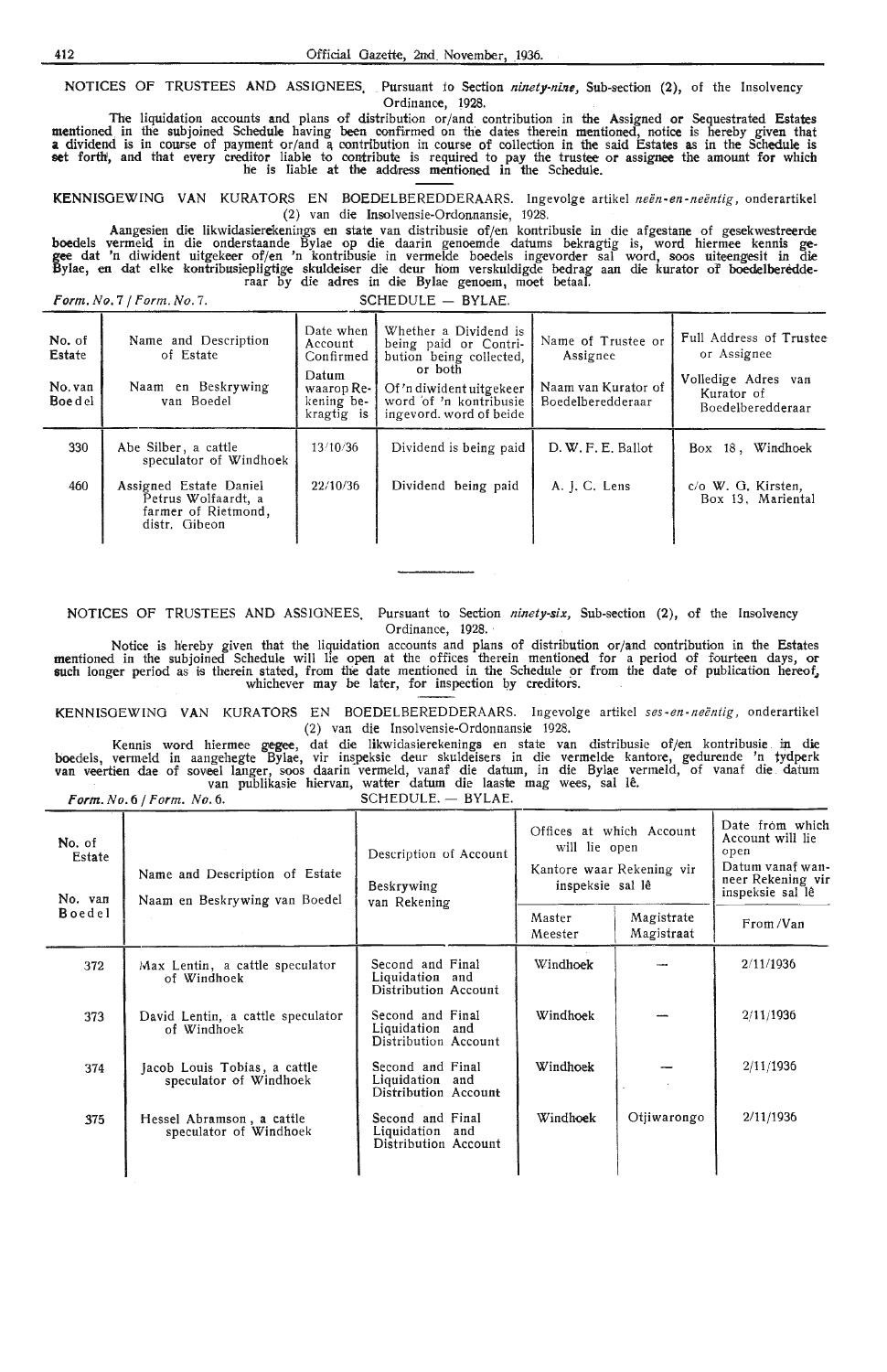NOTICES OF TRUSTEES AND ASSIGNEES. Pursuant to Section *sixty-four,* Sub-section (3), Section *seventy* and Sectioo *thirty-nine,* Sub-section (2), of the Insolvency Ordinance, 1928.

Notice is hereby given that the persons mentioned in the subjoined Schedule have been appointed Trustees or Assignees, as the case may be, of the Estates therein mentioned as having been sequestrated or assigned, that their addresses are therein set forth; and that the persons indebted to the Estates are required to pay their debts at the said addresses withis die periods mentioned in the Schedule.

further, that a meeting of creditors (being the second meeting in such of the said Estates as are under sequestration; will be held in the said Estates on the da\*es and at the times and places mentioned in the Schedule, for the proof of claimt 1gainst the Estate, for the purpose of receiving the Trustee's or Assignee's report as to the affairs and condition of tht Estate, and of giving the Trustee or Assignee directions concerning the sale or recovery of any part of the Estate, or concerning any matter relating to the administration thereof.

Meetings in Windhoek will be held before the Master; elsewhere they will be held before the Magistrate.

KENNISGEWINGS VAN KURATORS EN BOEDELBE REDDERAARS. Ingevolge artikel *vier-en-sestig*, onderartikel (3), artikel sewentig en artikel neën-en-dertig, onderartikel (2) van die Insolvensie-Ordonnansie 1928.

Kennis word hiermee gegee dat die persone ver meld in die aangehegte Bylae as kurators of boedelberedderaars, soos die geval mag wees, van die daarin as gesekwestreer of afgestaan vermelde boedels aangestel is; **en** dat persome, wat geld aan die boedels skuld hul skulde by die aangegewe adresse binne die tydperke vermeld in die Bylae moet betaal.

Verder dat 'n byeenkoms van skuldeisers (dus die twede byeenkoms in diegene van die boedels wat ge• sekwestreer is) met betrekking tot vermelde boedels op die datums, tye en plekke vermeld in die Bylae gehou<br>sal word vir die bewys van aansprake teen die boedel, die ontvangs van die verslag van die kurator of die boede<br>be of betreffende enige aangeleentheid in verband met die beheer daarvan.

In Windhoek word die byeenkomste voor die Meester gehou en op ander plekke voor die Magistraat. Form. No. 3. / Form. No. 3. SCHEDULE - BYLAE.

| No. of<br>Estate<br>No. van | Name and Descrip-Assigned or<br>tion of Estate<br>Naam en beskry- afgestaan<br>Boedel wing van Boedel of gesek- | lWhether<br> Sequestrated <br><b>Of Boedel</b><br>lwestreer is | Name of<br>Trustee or<br>Assignee<br>Naam van Ku-<br>rator of Boedel-l<br>beredderaar | Full Address<br>of Trustee or<br>Assignee<br>Volledige adres<br>van Kurator of<br>Boedel -<br>beredderaar | Day<br>Dag | Day, Date and Hour of<br><b>Meeting</b><br>Dag, Datum- en Uur van<br>Byeenkoms<br>Date<br>Datum | Hour<br>Uur | Place of<br>Meeting<br>Plek van<br>Byeenkoms | Time within<br>which debts<br>' payable<br>Tyd binne<br>welke sk <b>uld</b><br>betaal moet<br>word |
|-----------------------------|-----------------------------------------------------------------------------------------------------------------|----------------------------------------------------------------|---------------------------------------------------------------------------------------|-----------------------------------------------------------------------------------------------------------|------------|-------------------------------------------------------------------------------------------------|-------------|----------------------------------------------|----------------------------------------------------------------------------------------------------|
| 464                         | Gabriel Petrus<br>Louw, butcher of<br>Stuebel Street.<br>Windhoek                                               | Sequestr.                                                      | Worms<br>Е.                                                                           | Box 18.<br>Windhoek                                                                                       | Tuesdav    | $17/11/36$ 10 a.m.                                                                              |             | Windhoek                                     | 30 days                                                                                            |

NOTICE TO CREDITORS AND DEBTORS. ESTATES OF DECEASED PERSONS. Section 46, Act No. 24 of 1913, as applied to South' West Africa.

Creditors and Debtors in the Estates specified in the annexed Schedule are called upon to lodge their claims with and pay their debts to the Executors concerned within the stated periods calculated from the date of publication hereof.

KENNISOEWINO AAN SKULDEISERS EN SKULDENAARS. BOEDELS VAN OORLEDE PERSONE: Artikel 46, Wet No. 24 van 1913, soos toegepas op Suidwes-Afrika.

Skuldeisers en skuldenaars in **die** Boedels wat vermeld is in bygaande Bylae word versoek om hul vorderings in te lewer en hul skulde te betaal by die kantore van die betrokke Eksekuteurs binne die gemelde tydperke, vanaf die datum van publikasie hiervan. SCHEDULE - BYLAE.

| Estate No.<br>Boedel No. | ESTATE LATE<br>BOEDEL VAN WYLE        | Within a period of<br>Binne 'n tydperk van | Name and Address of Executor or<br>authorized Agent<br>Naam en Adres van Eksekuteur of<br>gemagtigde Agent |
|--------------------------|---------------------------------------|--------------------------------------------|------------------------------------------------------------------------------------------------------------|
| 1884                     | Johanna Magdelena Luise, born Jordaan | 21 days                                    | J. H. Rathbone. Authorised Agent,<br>Box 43, Grootfontein                                                  |
| 1942                     | Barthlomeus Nieuwenhuisen             | $21$ daë                                   | D. B. Janse van Rensburg,<br>p/a Prok, A. P. Olivier, Gobabis                                              |
| 1955                     | Nicolaas Reimert Petrus van Zyl       | 30 days                                    | W. G. Kirsten, Bus 13, Mariental,<br>Agent vir Eksek. Testamentêr                                          |
| 1960                     | Rebecca Orman, born Horevitz          | 21 days                                    | J. Orman, Executor Testamentary,<br>Box 26, Windhoek                                                       |
| 1964                     | Julius Rudolph Paul Hugo Bergmann     | 30 days                                    | Dr. Hans Hirsekorn, Agent of<br>Executrix, Hansa Haus,<br>Box 53, Windhoek                                 |
| 1965                     | Christoph Alwin Gerneke               | 21 days                                    | Standard Bank of South Africa,<br>Limited, Windhoek                                                        |
|                          |                                       |                                            |                                                                                                            |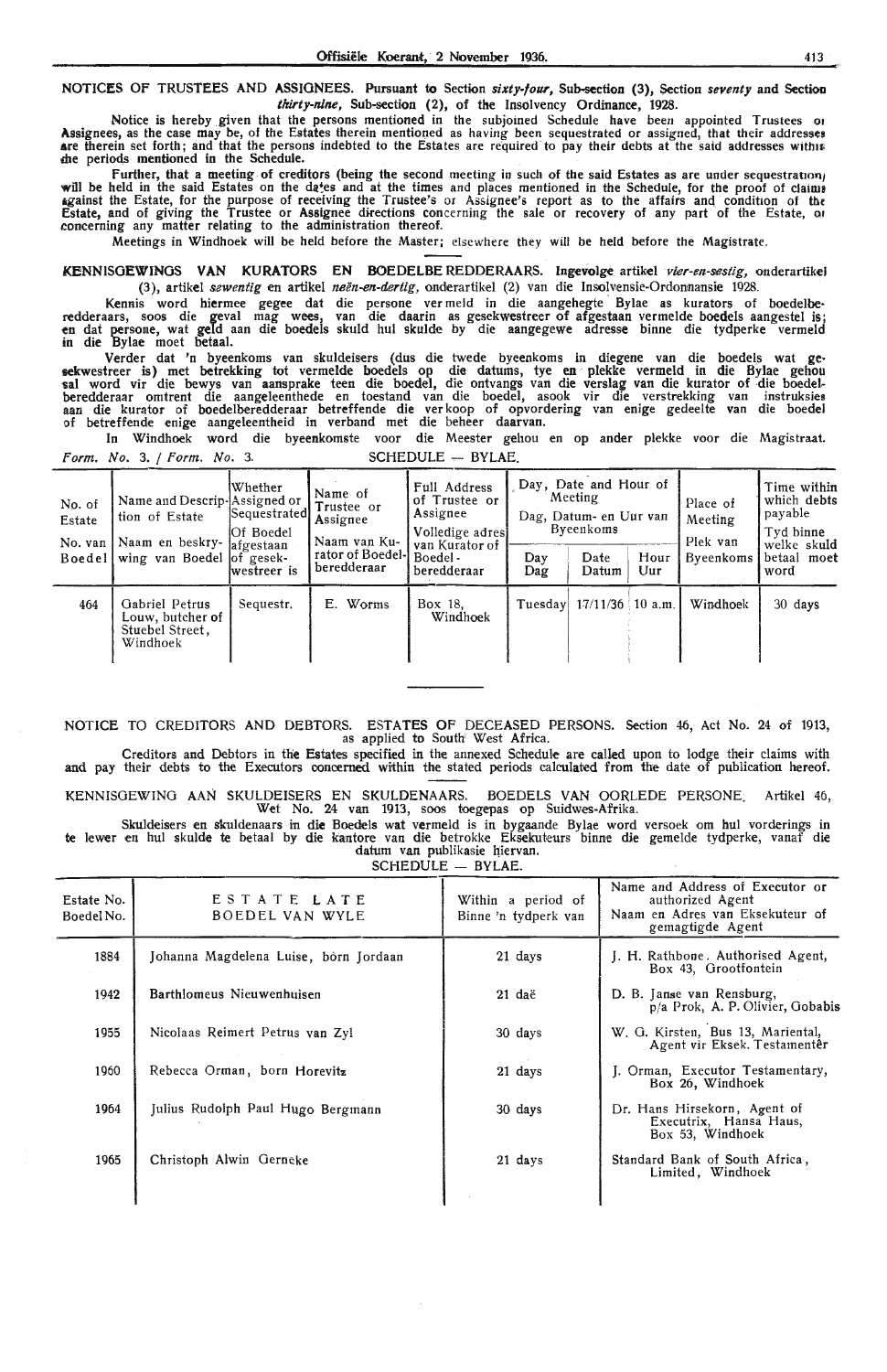NOTICE BY EXECUTORS CONCERNING LIQUIDATION ACCOUNTS LYING FOR INSPECTION: Section 68, Act No. 24 of 1913, as applied to South West Africa.

Notice is hereby given that copies of the Administration and Distribution Accounts in the Estates specified in the attached Schedule will be open for the inspection of all persons interested therein for a period of 21 days (or longer if' specially stated) from the dates specified, or from the date of publication hereof, whichever may be later, and at tlie Offioes of the Master and Magistrate as stated. Should no objection thereto be lodged with the Master during the period of inspection the Executors concerned will proceed to make payments in accordance therewith·.

KENNISOEWINO DEUR EKSEKUTEURS BETREFFENDE LIKWIDASIE-REKENINOS TER INSAGE. **Artikel 68,**  Wet No. 24 van 1913, soos toegepas op Suidwes-Afrika.

Kennisgewing geskied hiermee dat duplikate van die Administrasie- en Distribusierekenings in die boedels vermeld in die navolgende Bylae, ter insage van al die persone, wat daarin belang het, op die kantore van die Meester<br>en die Magistraat, soos vermeld, gedurende 'n tydperk van drie weke (of langer indien spesiaal vermeld) vanaf<br>me daarteen by die Meester binne die vermelde tydperk ingedien word nie, sal die betrokke eksekuteurs oorgaan tot uitbetaling ooreenkomstig vermelde rekenings.

| Estate No.<br>Boedel No. | ESTATE LATE<br>BOEDEL VAN WYLE                                                                   | Description of<br>Account<br>Beskrywing van<br>Rekening                                               | Date<br>Period<br>Datum<br>Tydperk | Office of the<br>Master<br>Meester | Kantoor van die<br>Magistrate<br>Magistraat | Name and Address of<br>Executor or authoriz. Agent<br>Naam en adres v. eksekuteur<br>of gemagtigde Agent               |
|--------------------------|--------------------------------------------------------------------------------------------------|-------------------------------------------------------------------------------------------------------|------------------------------------|------------------------------------|---------------------------------------------|------------------------------------------------------------------------------------------------------------------------|
| 1259                     | Stephanus Johannes du<br>Preez en nagelate egge-<br>note Rosella Phoebe<br>du Preez, geb. Havnar | Eerste Likwidasie  <br>Rekening                                                                       | 21 daë                             | Windhoek                           | Karibib                                     | S. J. du Preez,<br>p a F J. Jooste,<br>Albrechts,<br>P. K. Windhoek                                                    |
| 1294                     | Johanna Wilhelmina Fish,<br>in her lifetime of farm<br>Kanas, Distr. Bethanie                    | First and Final<br>Liquidation and<br>Distribution                                                    | 2/1136                             | Windhoek                           | Bethanie                                    | M. E. Oliff, Box 38,<br>Keetmanshoop                                                                                   |
| 1750                     | Tomas Despard Bridges                                                                            | First and Final<br>Liquidation and<br>Distrib. Account<br>of S. W. Africa<br>Portion of the<br>Estate | 21 days                            | Windhoek                           | Keetmans-<br>hoop                           | Alec E. Rissik, Attorney<br>for Executor Dative,<br>Box 90, Keetmanshoop                                               |
| 1752                     | Karl Hugo Richard<br>Lademann                                                                    | First and Final<br>Liquidation and<br>Distrib. Account                                                | 21 days                            |                                    | Swakop-<br>mund                             | E. Schüller, c/o Dr. Gump-<br>recht & Riesle, Box 25,<br>Swakopmund                                                    |
| 1760                     | Maria Rohloff,<br>born Risser                                                                    | First and Final                                                                                       | 21 days                            | Windhoek                           | Karibib                                     | J Orman, p.p. Executor,<br>Box 26, Windhoek                                                                            |
| 1785                     | Peter Lionel John<br>Pieterse                                                                    | First and Final<br>Liquidation and<br>Distribution                                                    | 21 days                            | Windhoek                           |                                             | Rose Sutu Pieterse,<br>c/o J. D. Lardner Burke,<br>Windhoek                                                            |
| 1824                     | Carl Adolph Erwin<br>Ossmann                                                                     | First                                                                                                 | 21 days                            | Windhoek                           | Okahandja                                   | P.R. v d. Made, Executor,<br>$c/o$ J. Orman, Box 26,<br>Windhoek                                                       |
| 1833                     | Auguste Technau                                                                                  | First and Final<br>Liquidation and<br>Distrib. Account                                                | 21 days                            | Windhoek                           |                                             | Ernst Guenther Technau,<br>Executor Dative,<br>c/o Dr. Hans Hirsekorn,<br>Hansa Haus, Kaiser Str.,<br>Box 53, Windhoek |
| 1851                     | Leo Alfred Nikles                                                                                | First and Final                                                                                       | 21 days                            | Windhoek                           | Swakop-<br>mund                             | J. Orman, p. p. Executor,<br>Box 26, Windhoek                                                                          |
| 1889                     | Therese Gertrud Hansen                                                                           | First and Final<br>Liquidation and<br>Distrib. Account                                                | 21 days                            | Windhoek                           |                                             | Otto Mühr, Execut. Dative,<br>c/o Dr. Hans Hirsekorn,<br>Hansa Haus, Kaiser Str.,<br>Box 53, Windhoek                  |

SCHEDULE - BYLAE.

N O T I C E is hereby given that after the expiration of 14 days from publication hereof, application will be mad: to the Magistrate at Keetmanshoop for the Transfer of the Restaurant Keeper's Licence held by MAX JOHANNESSON<br>in respect of the premises situate on Erf No. 183, Mittel Street, KEETMANSHOOP, to FRIEDA GERDES, of KEET-Street, KEET.<br>MANSHOOP.

ALEC E. RISSIK,

Attorney for the Parties.

KEETMANSHOOP, 16th October, 1936.

P.O. Box 90,

NOTICE OF TRANSFER OF LICENCE.

1Notioe is hereby given in terms of Section 16, Ordinance No. 13 of 1935, that C. A. ROTHAUGE intends to transfer his Motor Garage Licence, situate on Erf No. 64, Mariental, District Gibeon, to WERNER VON WATZDORF.

Dated at Mariental this 28th day of October, 1936.

C:. A. ROTHAUGE.